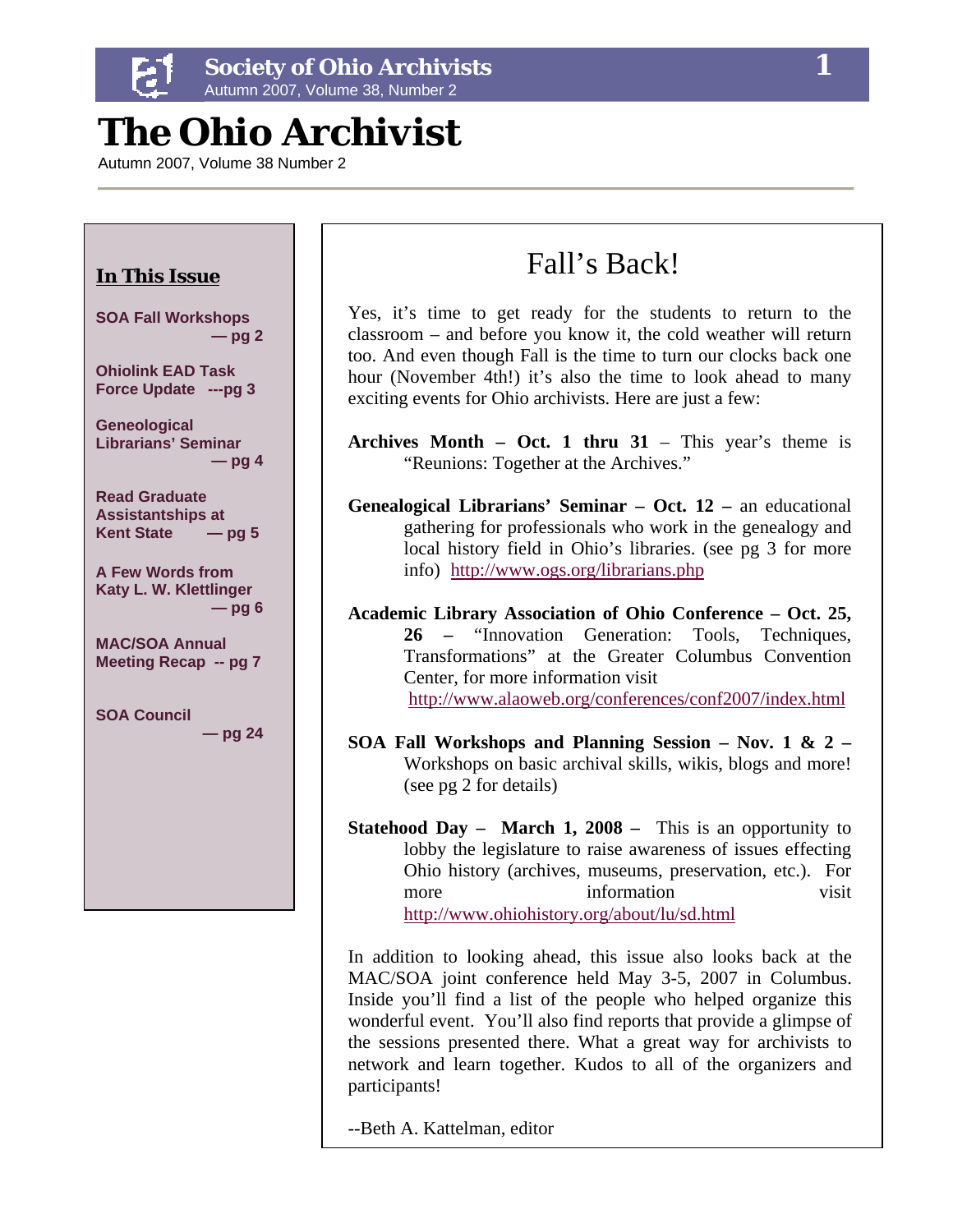

## **SOA Fall Workshops**

The Society of Ohio Archivists will hold its fall workshops and strategic planning session on Nov. 1-2, 2007. All events are at the Holiday Inn, French Quarter, located at 10630 Fremont Pike (US20 @ I-75 exit 193), Perrysburg, Ohio. See [www.hifq.com](http://www.hifq.com/) for information on hotel rates. Lunch is included with all sessions. Please join us!

#### **Thursday, Nov. 1: Strategic Planning Session**

*10:00-5:00 (Registration begins at 9:45); Free, Pre-registration Required.* Get involved! All current SOA members are invited to a strategic planning session on Nov. 1. This event will be the first of three sessions that will result in a strategic plan for the organization by April 2008. Facilitator J.D. Britton of the Ohio Historical Society will lead the group through SWOT (strengths, weaknesses, opportunities, threats) analyses for both SOA and the field of archives. This is an excellent opportunity to shape the future of SOA and learn more about how to do strategic planning at the same time.

#### **Friday, Nov. 2: Archives 101 Workshop**

*9:00-5:00 (Registration begins at 8:30); \$30 SOA Members/ \$40 Non-members Sponsored by the Ohio Historical Records Advisory Board (OHRAB)*  This workshop examines the challenges of the archival profession. Participants learn basic information and skills needed to collect, appraise, process, describe and service archival collections. This one-day workshop is great for new archivists or people responsible for caring for archival collections. Participants will receive a CD containing the workshop and reference materials. *Limit: 20 Participants.*

#### **Friday, Nov. 2: Wikis, Blogs, Flickr, Zoho, and More: Demystifying Web 2.0 in Your Archives/Library**

*9:00-4:30 (Registration begins at 8:30); \$35 SOA Members/ \$45 Non-members* We may have heard about blogs, wikis, social networking, photo sharing, and folksonomies, but what is Web 2.0 and why do archivists and librarians need to know about it? This workshop will explore the opportunities and challenges that Web 2.0 offers to archivists and librarians and offer simple tips on how you can implement Web 2.0 tools in your institution. Familiarity with the Web is a plus, but technical expertise is not required for this workshop. Sessions include:

- *Exploring Libraries (…And Our Users) In The Web 2.0 Realm*
- *Second Life 101*
- *Archives 2.0: A Survey Of Library, Archives And Museum Projects Using Web 2.0*
- *Web 2.0: Getting Your Archives/Library On Board*

#### **For More Information:**

Visit [www.ohioarchivists.org](http://www.ohioarchivists.org/) for more information and to register online. Contact: Erik Mayer, Program Co-Chair, at (614) 764-6072; E-mail [mayere@oclc.org.](mailto:mayere@oclc.org)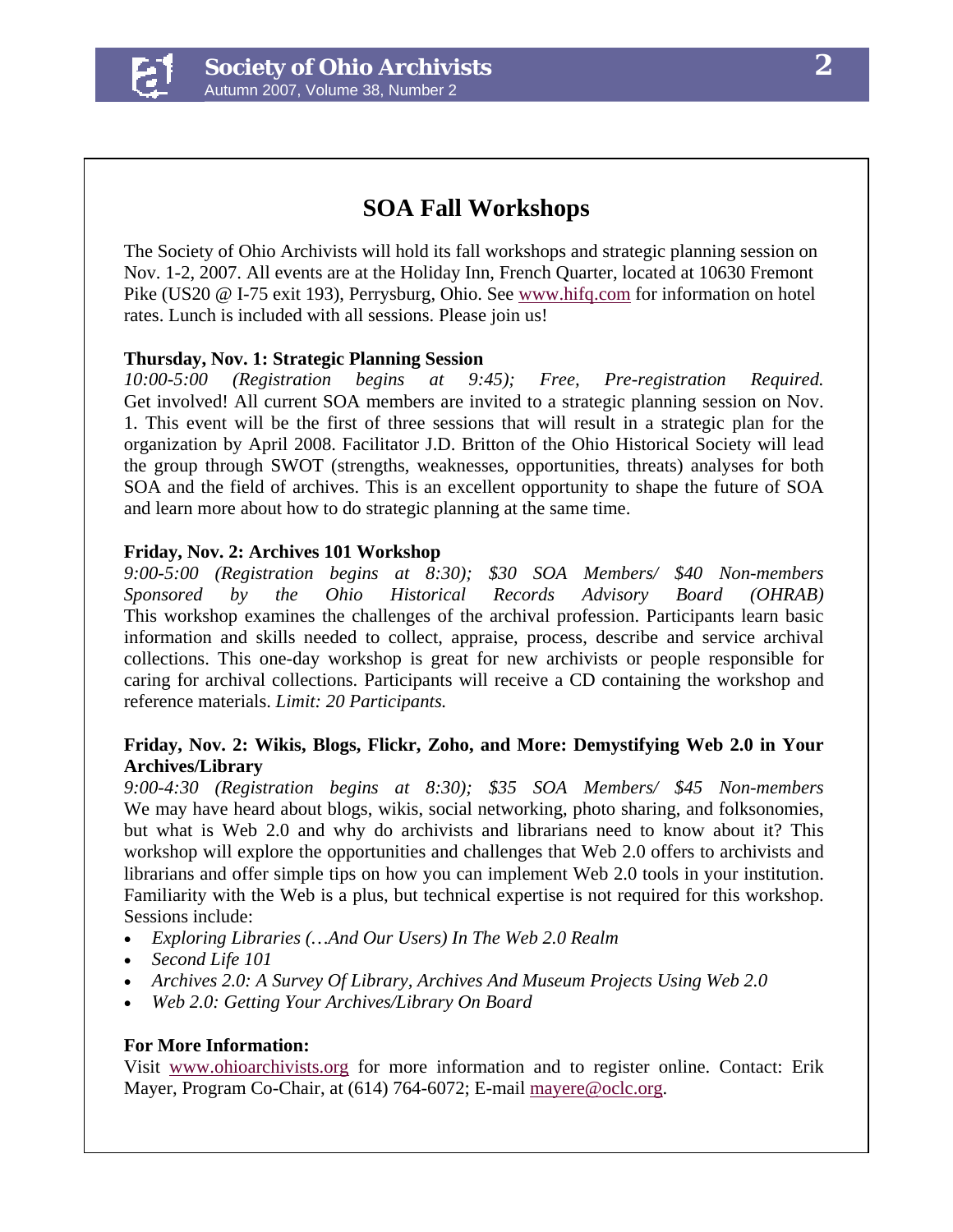

#### **Ohiolink EAD Task Force – Update**  submitted by Amy McCrory, The Ohio State University

The OhioLINK DMSC EAD Task Force (EAD TF) continues its work on an EAD Finding Aid Repository for institutions in the state of Ohio. EAD Task Force members have developed specifications for collection-level data, and are currently working on componentlevel ("container list") specifications. The end product will be a Web-based inputting Application, which will simplify the creation of EAD finding aids for archivists at institutions statewide. Dave Gaj, Systems Analyst Programmer at Kent State University Libraries, is providing the programming for this Application. Many thanks to Dave for his hard work! Meanwhile, initial testing has been conducted on an EAD search engine.

Originally, OhioLINK had hoped to make the EAD Repository, with the Application and search engine in place, available by April 30 of this year. However, due to development of multiple projects impacting libraries statewide, the schedule for 2007 has shifted. The likeliest scenario is that the EAD Application and search engine will be ready for testing early next year. Testing will be conducted by archivists throughout the state.

The Task Force will be offering an update and previewing the EAD Application at the ALAO Conference to be held in Columbus, Ohio on October 25th and 26th.



Academic Library Association of Ohio (ALAO) 33rd Annual Conference Greater Columbus Convention Center October 25-26, 2007

<http://www.alaoweb.org/conferences/conf2007/index.html>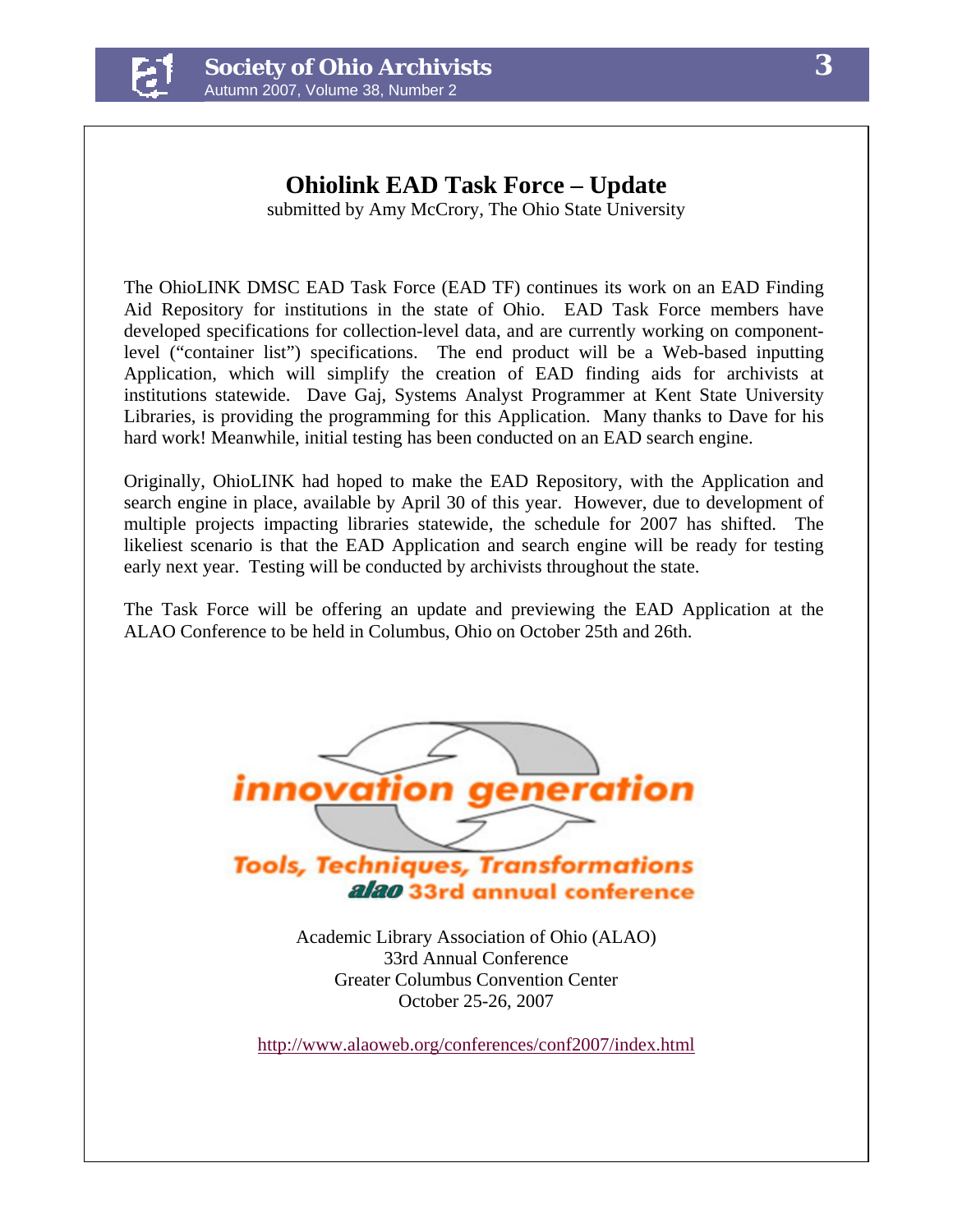

## **Genealogical Librarians' Seminar**

submitted by Tom Neel, Ohio Historical Society

The Ohio Genealogical Society will offer its 4<sup>th</sup> Genealogical Librarians' Seminar on Friday, Oct.  $12<sup>th</sup>$ , 2007, from 9:30 AM to 3:00 PM at the OGS Library, 713 South Main Street, Mansfield OH. In celebration of Family History Month, the event is an educational gathering for professionals who work in the genealogy and local history field in Ohio's libraries. The fee is just \$15.00. Add \$10.00 if a box lunch is desired.

Gwen Mayer, Archivist at the Hudson Library, will explore "Decisions for the Local History Room Archivist". Angela O'Neal, Digital Projects Manager at the Ohio Historical Society, will give us an "Introduction to Digital Projects". Judy James, of the Akron-Summit County Public Library will advise us on "How They Lived: Social History and Genealogical Research." This will be followed by six mini-topics – among them, "What is Most Helpful to Purchase in Serving the African American Community's Research Needs?" and "Having Second Thoughts about Census Records as the new Standard in Genealogy Again?"

After the event, the OGS Library will be open for research until 5:00 PM. Contact OGS for a reservation form, menu, and directions – 713 S Main St, Mansfield OH 44907; Phone 419- 756-7294; Email [tneel@ogs.org;](mailto:tneel@ogs.org) or Web – [www.ogs.org](http://www.ogs.org/).

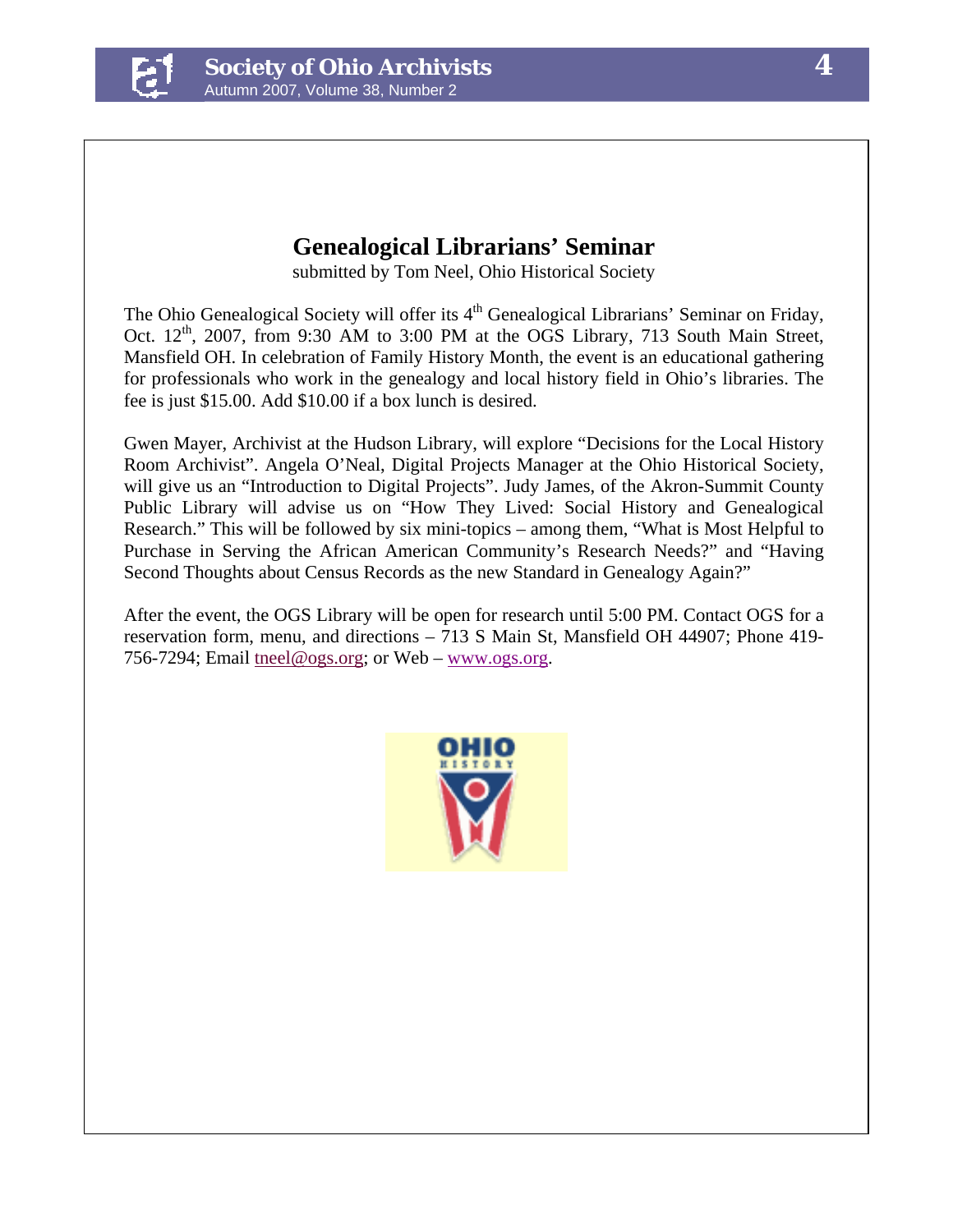

## **Read Graduate Assistantships, Kent State University Libraries**

Submitted by Cara Gilgenbach, Kent State

The Department of Special Collections and Archives in the Kent State University Libraries recently appointed its first Read Graduate Assistants. The assistantships, made possible by a generous donation from the Dr. Gerald H. and Victoria C. T. Read family, are intended to provide intensive pre-professional experience in special collections and archives to students enrolled in the School of Library and Information and Science (SLIS). The awards, the first-ever graduate assistantships offered by the Kent State University Libraries, are merit-based and include a stipend plus a tuition scholarship.

**Celia R. Halkovich** is enrolled in her second year of study in SLIS. She is a 1996 graduate of the University of Pittsburgh where she earned a bachelor of arts majoring in Spanish, with a minor in sociology. While at Pittsburgh she also participated in a summer study abroad in Puebla, Mexico, at the Universidad de las Américas. She is a member of the Society of Ohio Archivists, Society of American Archivists, and the Special Libraries Association.

**Robin M. Katz** will be entering the SLIS program starting in Fall 2007. She is a 2006 *summa cum laude* graduate of Brandeis University where she completed a double major in English and American Literature and European Cultural Studies, and minored in Near Eastern and Judaic Studies. While at Brandeis, she also participated in a study abroad program at the University of Leeds. Prior to her appointment at Kent State, she was an English language assistant at the Lycée Kléber, Strasbourg, France, and a tutor of English at McDonogh 35 High School in New Orleans, Louisiana.



(left-right) Stephen Paschen, University Archivist, with Read Assistants Robin Katz and Celia Halkovich (photo courtesy of Cara Gilgenbach)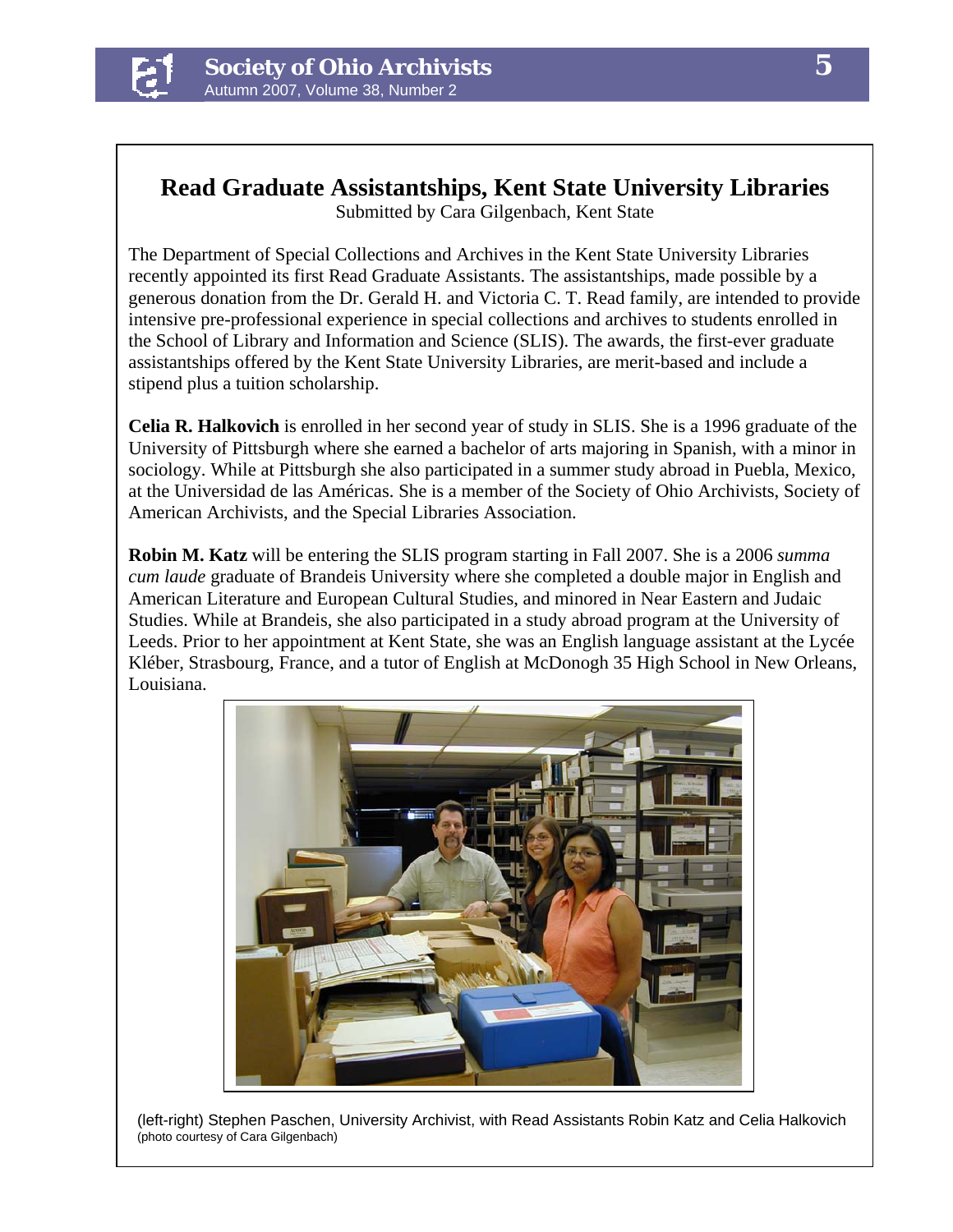

## **A Few Words from Katy L. W. Klettlinger 2007 Continuing Education Scholarship Winner**

Attending my first MAC/SOA conference was a tremendous experience. It is difficult to describe in just one page, but three words come to mind: tension, knowledge, and inspiration.

The tension of making a good professional impression as a young archivist can be overwhelming. There is the possibility of potentially meeting your future employer, bumping into someone you will collaborate with on a project or even work with in professional organizations. Being able to network at the conference and meet archivists and graduate students from other states, as well as Ohio, was very beneficial. At the conference I made eight new contacts with Ohio institutions and met five graduate students from three different universities for the first time. It has always been said that networking is a professional's most powerful tool. I now consider myself more connected to Ohio archivists and have even made a few new friends.

The conference's theme was Brain Food, and the amount of knowledge offered equaled a Thanksgiving dinner! Ample learning opportunities were given to provide me with further information about what is currently happening in the field. Sessions topics ranged from the business lives of archival consultants to the implementation of email retention systems. All sessions were presented by individuals with thorough knowledge and experience in that area. Also, the plenary session of the conference featuring speaker, Katherine Jellison, provided me with new historical knowledge on rural farming life in the twentieth century. I was even able to talk with experienced archivists during the mixer to get advice on what could improve my institution. During these discussions, we were entertained by archivists singing karaoke. Some of the participants even wore their signature "Ohio sunglasses." Now that made learning for me entertaining!

Most importantly, despite some of the silly moments, this event has given me the inspiration to make a difference in my field. For me, attending the conference was like jump starting a car. That jolt of energy I experienced has helped me go back to my job refreshed and ready to work even harder.

I brought back fresh, innovative ideas to apply to my institution's operations. Some include methods to reformat our existing oral histories, procedures for providing professional consultation for smaller historical societies, and how to use open source software in organizing our holdings. While not all of them may work, I know that at least one of them will be a success at Peninsula Library.

Overall, attending the MAC/SOA conference was a valuable experience. I wish to express my sincere thanks to all members of SOA and to this year's council members who made this continuing education scholarship available to those who are in need of funding. It has aided my professional growth, and I hope it is available to members for many years to come.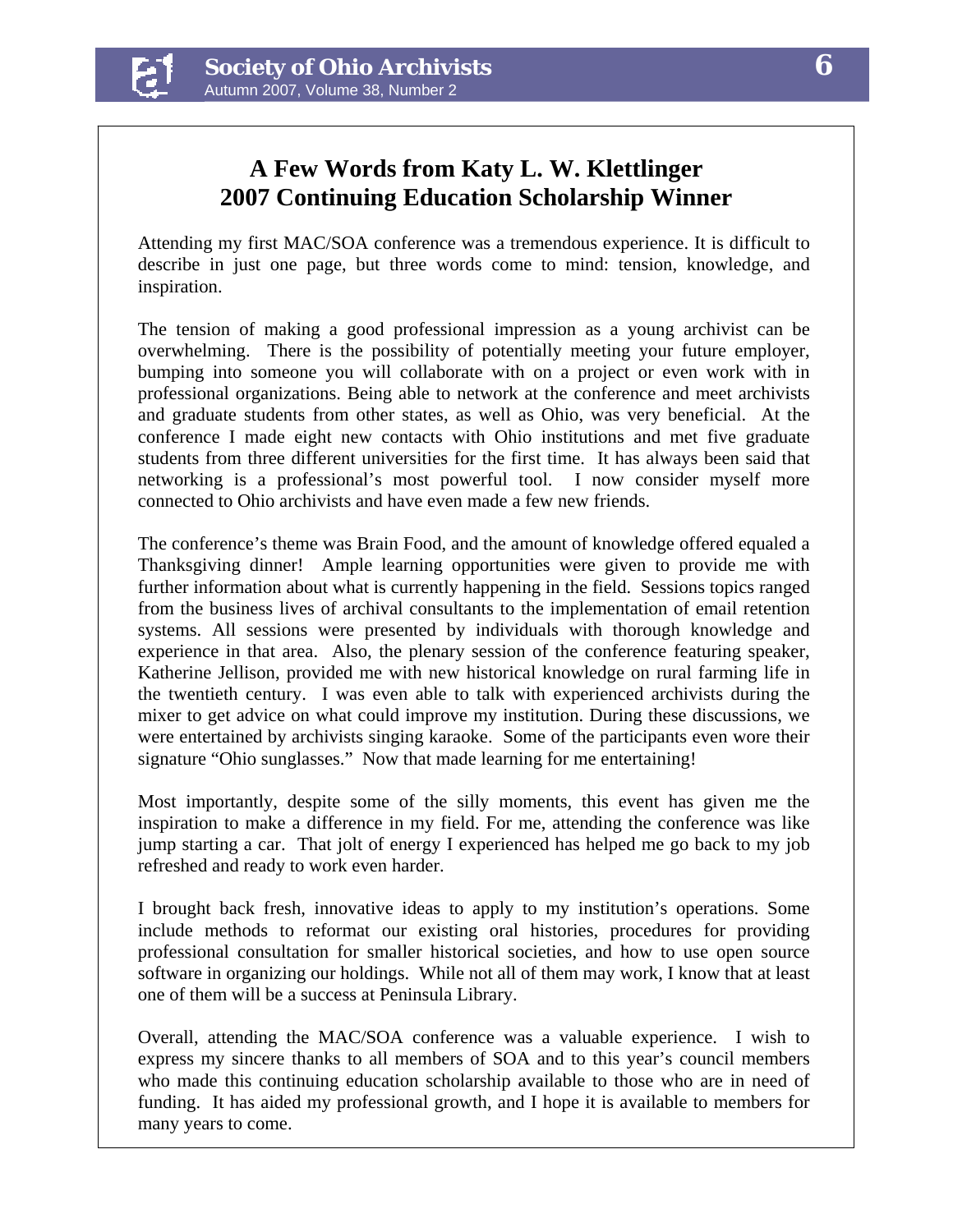

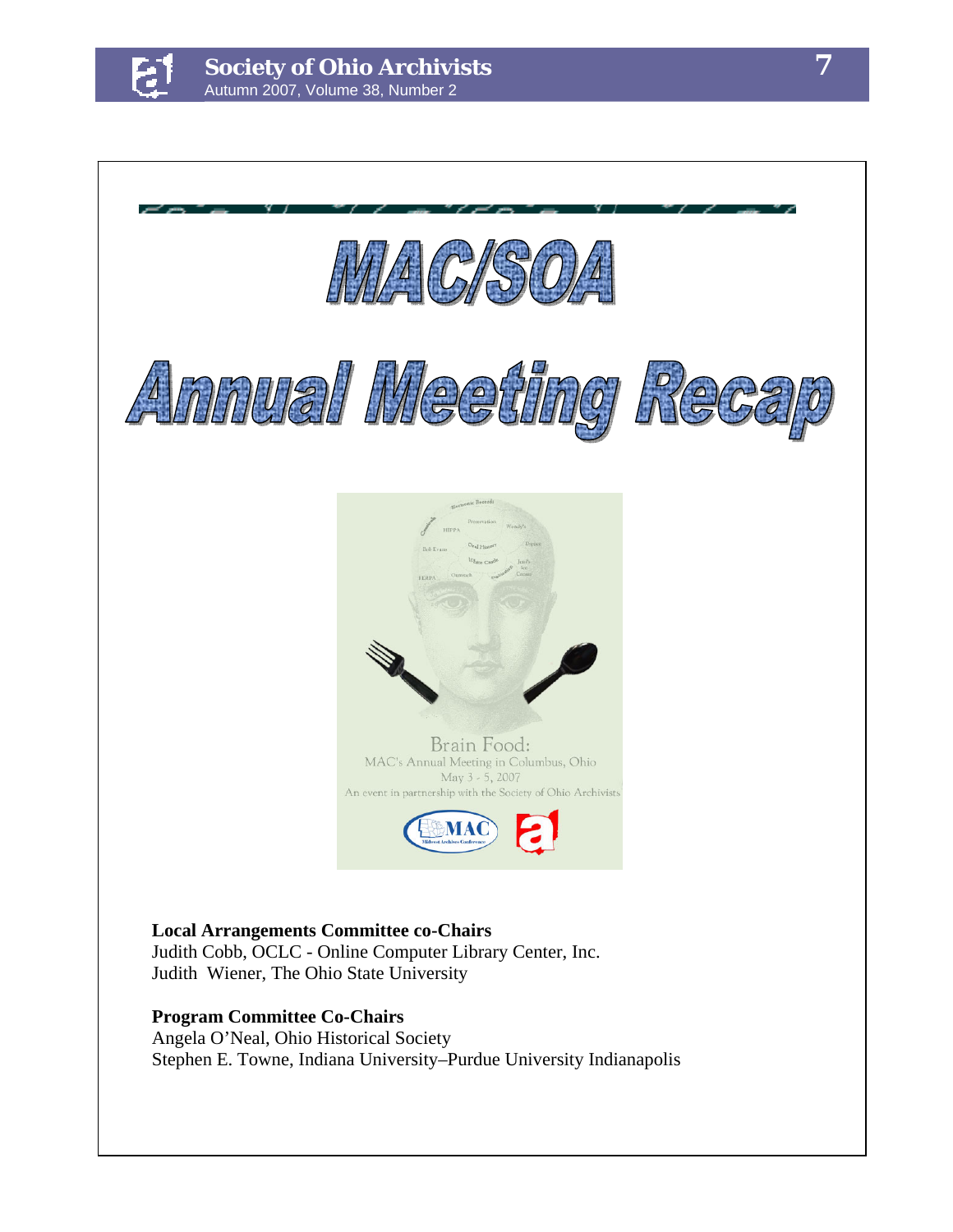

## **Society of Ohio Archivists**



#### **Local Arrangements Committee Members**

George Bain, Ohio University Kimberly Hieronimus Brownlee, University of Toledo Janet Carleton, Ohio University Shari Christy, AFRL/HO General Dynamics, IT Jelain Chubb, Ohio Historical Society Tamar Chute, The Ohio State University Carrie Daniels, University of Louisville Michelle Drobik, The Ohio State University Kathleen Feeney, University of Chicago Adam Groves, Illinois Fire Service Institute Kevlin Haire, The Ohio State University Kristine Kinzer, Archivist/Librarian Stacia Kuceyeski, Ohio Historical Society Erik Mayer, OCLC, Online Computer Library Center, Inc. Chad Owen, University of Louisville Eric Schnittke, Ohio Historical Society Cathy Stanley, Battelle Memorial Institute

#### **Program Committee Membership**:

Charlie Arp Battelle, Columbus, Ohio Randy Bixby Southern Illinois University, Carbondale Michele Christian Iowa State University, Ames Laurie Gemmill OCLC, Columbus, Ohio Monica Ralston Minnesota Historical Society Deirdre Scaggs University of Kentucky, Lexington Matthew Schaefer Herbert Hoover Presidential Library, Iowa Alison Stankrauff Indiana University-South Bend Martin Tuohy National Archives and Records Administration-Great Lakes Region, Chicago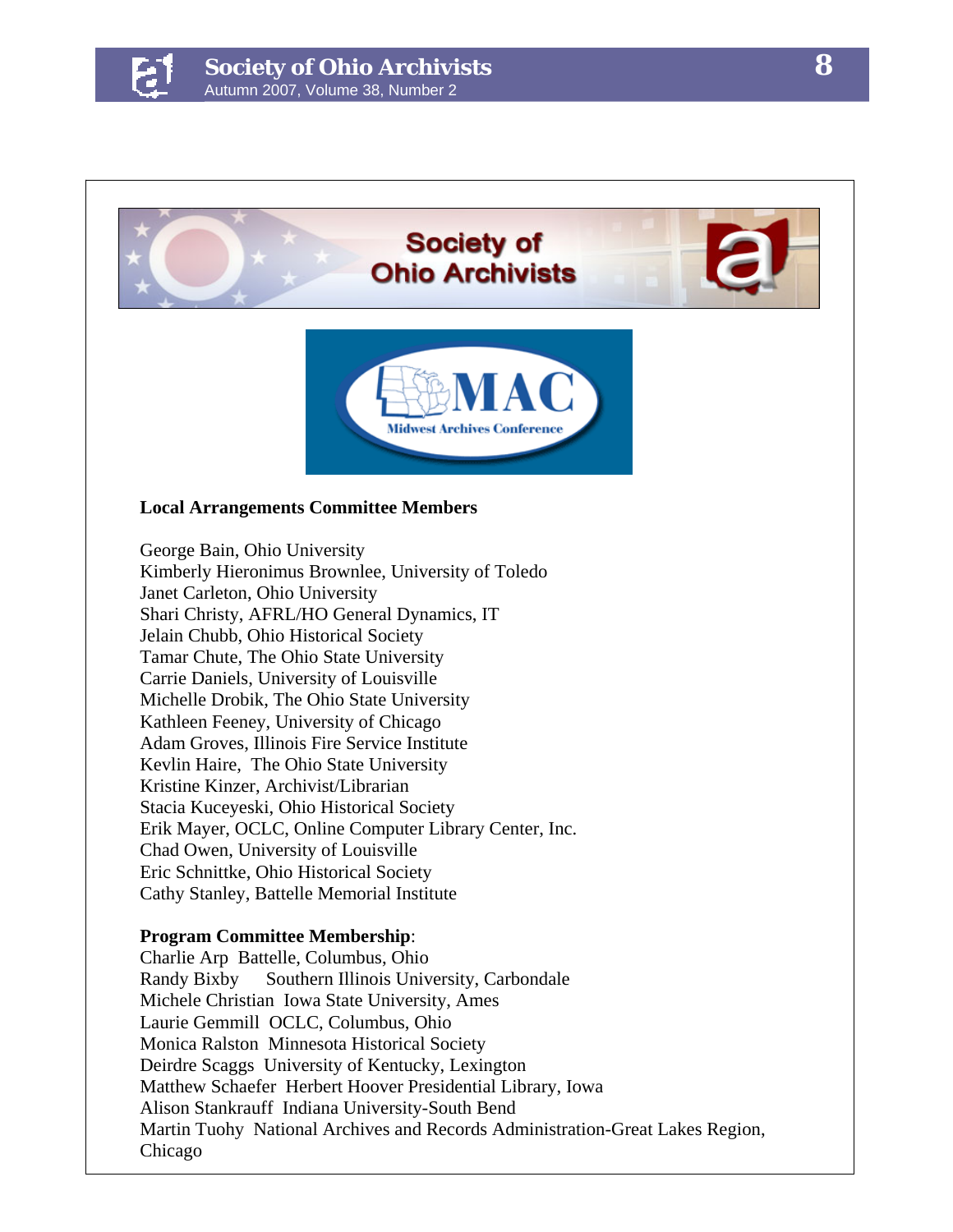

#### **Special Acknowledgments**

Special thanks to volunteers who served as notetakers for session reports: Kim Brownlee (University of Toledo) Michelle Drobik (The Ohio State University) Laurie Gemmill (OCLC) Kevlin Haire (The Ohio State University) Gillian Marsham-Hill (Greene County Archives and Records Center) Beth Kattelman (The Ohio State University) Matt McCrery (Ohio Historical Society) Tom Neel (Ohio Genealogical Society) Angela O'Neal (Ohio Historical Society) Fred Previts (Ohio Historical Society) Eric W. Schnittke (Ohio Historical Society) Alison Stankrauff (Indiana University-South Bend) Stephen Towne (Indiana University-Purdue University Indianapolis) Martin Tuohy National Archives and Records Administration-Great Lakes Region, Lisa Wood (Ohio Historical Society) Kiffany Francis (Ohio University)

Special thanks go to Tanya Zanish-Belcher, the MAC VP, for her help in coordinating the work of the PC and the LAC.

### **Plenary**

Professor Katherine Jellison of Ohio University spoke on her work titled, "Home on the Range and a Range in the Home". Her work on the effect of modern conveniences on farm households was extremely interesting, and provided a touch of "local flavor" for the conference. Dr. Jellison also held a book signing following the plenary session which was very well-received.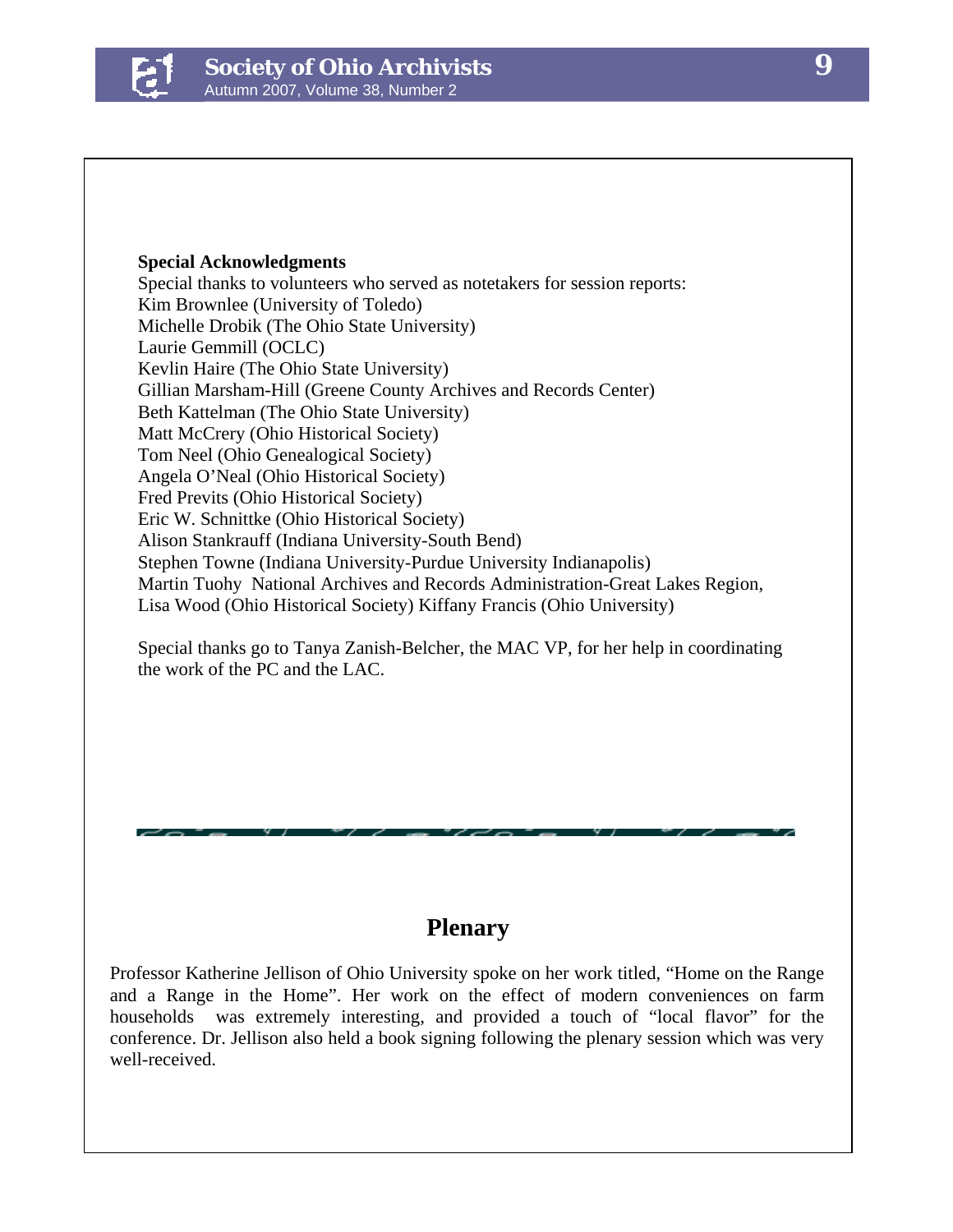

### **Session Reports**

#### **Thursday, May 3 1:30-3:00 Session 1: Chef For a Day: The Consulting Archivist as Hired Help**

*Pam Hackbart-Dean* (Southern Illinois University–Carbondale**)** opened the session with a presentation titled, "Consulting Archivist as Expert." She emphasized the positive aspects of hiring consultants, including the fact that consultants can often have very specific areas of expertise that can be helpful on certain projects. It is important to choose a consultant whose expertise fits in with the project you are working on. She also focused on the importance of a needs assessment and a contract before beginning work. A contract should include a work plan, progress reports and a final report.

*Noraleen Young* (Indianapolis, Indiana**)** then spoke on "Becoming a Consulting Archivist." Her talk focused on how to start an archival career as a consultant and the opportunitites associated with working with people in various kinds of organizations. Some of the different consulting opportunities include digitization and film projects, gathering records and training in base archival procedures.

Finally, *Jane Kenamore* (Chicago, Illinois) spoke on "Working as an Independent Archivist." She discussed some of the challenges regarding determining what fees to charge, the lack of benefits such as vacation and sick leave. On the benefits side, however, you work your own hours and do not have to deal with institutional/office politics. Ms. Kenamore also spoke on the details of becoming a consultant, including registering with the Secretary of State's Office, getting your own insurance and managing employees.

#### **Thursday, May 3 1:30-3:00 Session 2: Frozen Food: Cold Storage as Modern Convenience**

Moderator *Wes Boomgarden (The Ohio State University)* introduced the topic of storage conditions with a brief discussion of the environmental factors that archives try to control, such as temperature, humidity and air circulation. He noted that all archivists and conservators wish that they could get "flat lines" on their instruments when measuring temperature and humidity fluctuation in collection storage areas. The question is can we do it? If we can not achieve the ideal, what can we do instead? What fluctuations in temperature and relative humidity are acceptable?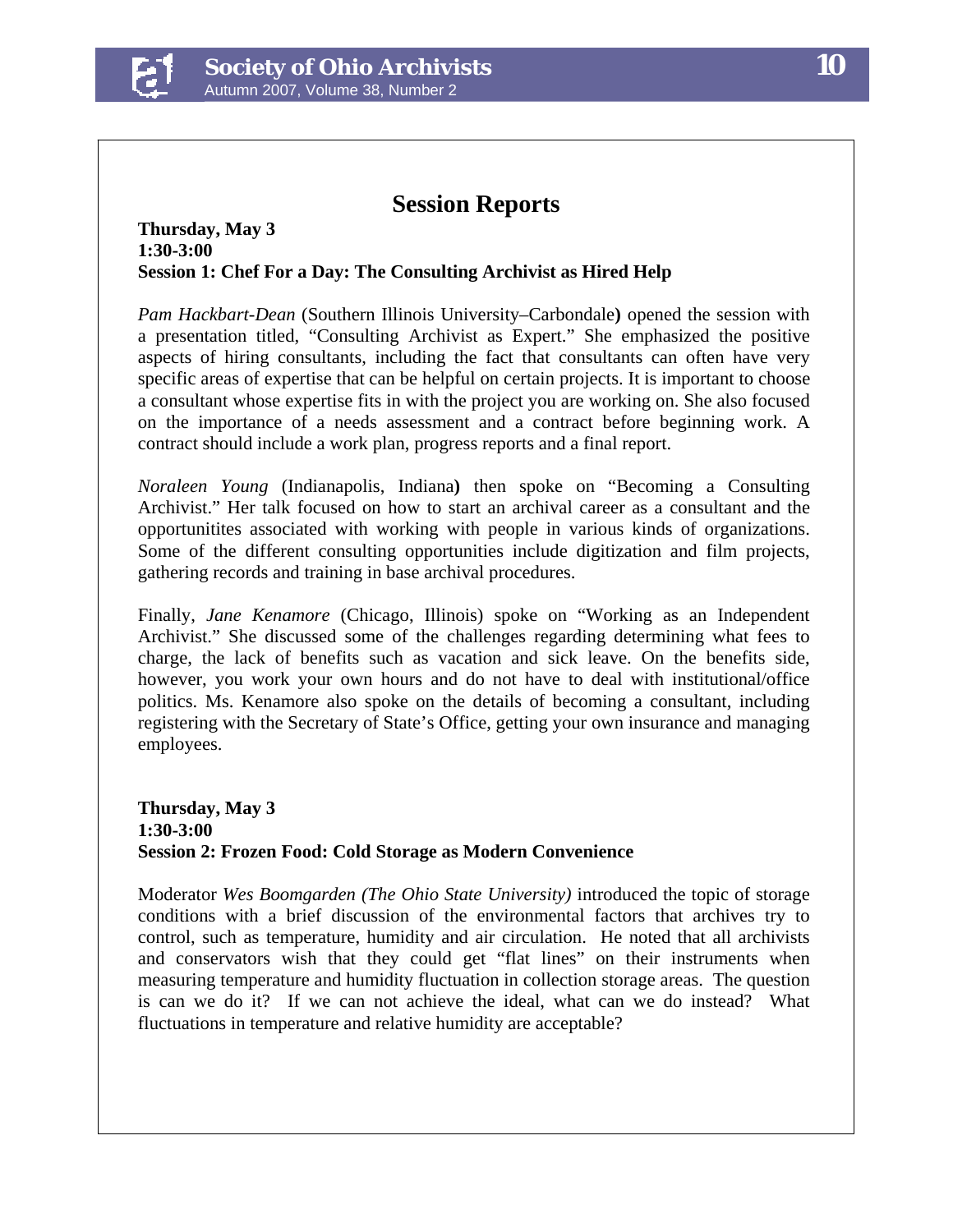

*Ann Jenks*, *Bowling Green State University Center for Archival Collections*, shared her experience dealing with every repository's worst nightmare. The chiller on their building gave out and they were without air conditioning for months during summer in Ohio. Explained how their staff used portable fans to circulate air in the stacks; their conservator vigilantly monitored the stacks for signs of problems; and they compiled extensive documentation of the temperature and humidity conditions in the stacks to share with their administration. She also shared photographs of truly poor storage conditions in which she found local government records kept.

*Kazuko Hioki University of Kentucky,* described a project to collect and analyze data on the environmental conditions in four library buildings at the University of Kentucky for two years. The buildings monitored were the William T. Young Library, the main campus library which houses general collections; the King Library, the home of special collections and archives; the Little Library, home of film, video and painting collections; and the Kentucky Underground Storage Facility (KUSI) which is 32 acres of limestone caves. They used data loggers that could record temperature and humidity readings 24 hours a day, seven days a week and downloaded the data into the "Climate Notebook" software. They were able to see temperature fluctuations in the four facilities monitored over spans of months and compare the conditions in each facility, and surprised to find that KUSI, which has no air conditioning, had the most consistent temperature. The next step was to try forging a closer relationship with the staff at the physical plant to make HVAC systems and Liebert Units function better. Conducted a survey to find out how other repositories dealt with environmental storage problems. Top responses included fixing machinery; working with maintenance staff; removing collections; getting portable machines to improve space; and renovating storage space.

Attendees had specific questions about the equipment and software used at the University of Kentucky and general comments about their own efforts to improve their storage spaces, including miserable tales of trying to convince maintenance staff that there were problems.

#### **Thursday, May 3 1:30-3:00 Session 3: Tea and Sandwiches: Presenting Archival Materials in Museum Exhibits**

Notes: Mona Chapin was unable to present. Instead Sylvia Verdun Metzinger, formerly of the Rare Books and Special Collections, Public Library of Cincinnati and Hamilton County, served as a presenter.

*Betsy Butler (Miami University)*, session moderator, began with a brief introduction sharing a couple of examples of museum exhibits that incorporate library and archival material. She concluded her introduction with four tips for connecting museum objects: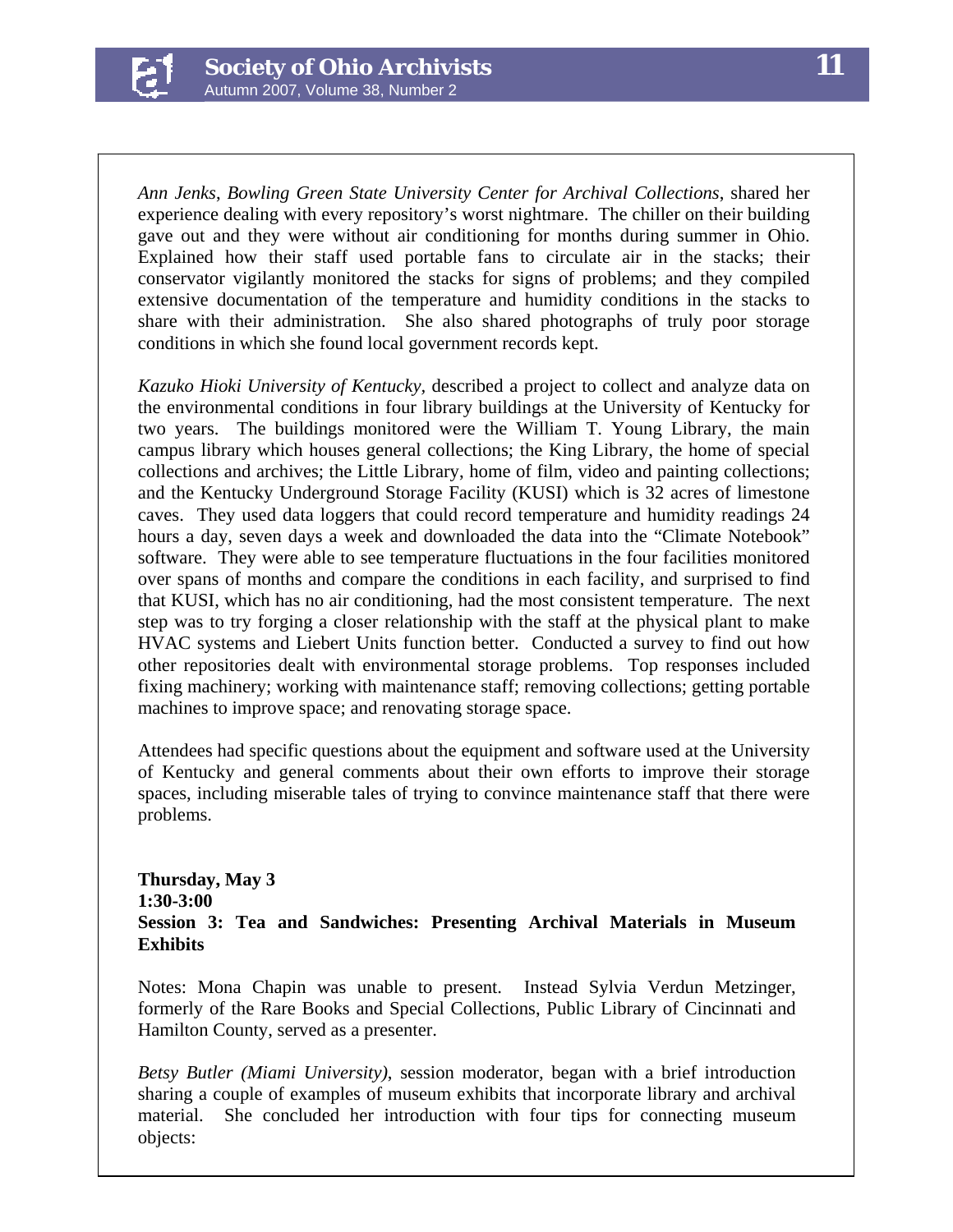

- 1). Archivists should share their discoveries with museum curators.
- *Candidate: Katy L. W. Klettlinger*  2). Archivists should suggest ways that archival items or information from items can be integrated into museum settings.
- 3). Archivists should make contact with curators and watch for collection items that would interest them.<br> $\mathcal{L}$  archivists, including my MLIS just last year. It is including who received my MLIS just last year. It is including who received my MLIS just last year. It is including who received with the s would interest them.
- 4). Archivists should offer ideas for future exhibits or programs.

 $R$ egional conferences focusing on a technology theory theme would be a solid beneficial tool for SOA Sylvia Verdun Metzinger (Public Library of Cincinnati & Hamilton County) spoke on<br>
"Call later" by a part of Public Library of Cincinnati & Hamilton County) spoke on "Collaborative Approaches to Presenting Library and Archival Material in Museum  $\epsilon$  through the text of  $\epsilon$  and  $\epsilon$  and  $\epsilon$  and  $\epsilon$  and participates, and participates, and participates,  $\epsilon$ material in museum exhibits, including the fact that books can be actually handled by visitors, as opposed to most museum artifacts. Furthermore even just a few books on display as part of a museum exhibit could lead to increased visitation to the archives. Sylvia then gave an overview of some of the collaborative projects she was involved at  $\mathbb{R}^n$ . the Rare Books and Special Collections of the Public Library of Cincinnati and Hamilton libraries as well. Sylvia concluded her presentation by suggesting some basic guidelines for loan agreements. Exhibits." Sylvia began her talk by discussing the advantages of including archival County. She emphasized that they loaned material not only to museums but to other

the gaps in the same time,  $\mathbf{r}$  in  $\mathbf{r}$  archivists in  $\mathbf{r}$  and  $\mathbf{r}$  in  $\mathbf{r}$  also been time, I have also been time, I have also been time, I have also been time, I have also been time, I have also been Julie Aronson of the Library and Archives Materials in Art Displays at the *Cincinnati Art* **Julie Art Displays** at the *Cincinnati Art Museum* presented an overview of three exhibits at the Cincinnati Art Museum that incorporated archival material. The first, *Perfect Likeness: European and American Portrait Miniatures from the Cincinnati Art Museum* included books such as manuals on the included books such as manuals on painting portrait miniatures. These archival materials both provided context to the miniatures as well as provided visitors a visual-break from just looking at miniatures. The second exhibit, *Natural Moderns: Georgia O'Keeffe and Her Contemporaries*, included a exhibit *The Story of Art in the Queen City*. This exhibit incorporated archival material display case of archival materials including brochures, magazines, and a letter from Georgia O'Keeffe to the Cincinnati Art Museum. The third exhibit is the permanent into text panels and object labels, as well as video displays.

 $\mathbf{F}^{(t)}$  is  $\mathbf{F}^{(t)}$  . We have  $\mathbf{F}^{(t)}$ *Bill Mahon (Ohio Historical Society)* spoke on "Building a Strong Foundation Using the Collections and Archives." Bill used examples from Ohio Historical Society exhibits to show how archival materials could be incorporated into museum exhibits. In the exhibit *Kilroy was Here* in order to present a large amount of information in a very small space a variety of different techniques were employed, including layering information, using slide presentations and films, and providing visitors access to booklets with more information on some of the objects. The second Ohio Historical Society exhibit Bill discussed was the *Moments in Time* exhibit. Bill demonstrated how photographs were not only displayed safely in large frames but they were made more accessible by being mounted at a lower level so they would be easier for children to see. The Ohio Historical Society also provided larger reproductions of the smaller tintypes. Bill next discussed how the exhibits at the Fort Meigs and Adena sites used archival material to tell a story. At Fort Meigs accounts from period letters were included in the exhibit to provide additional context to the artifacts. At Adena letters and photographs were used to compile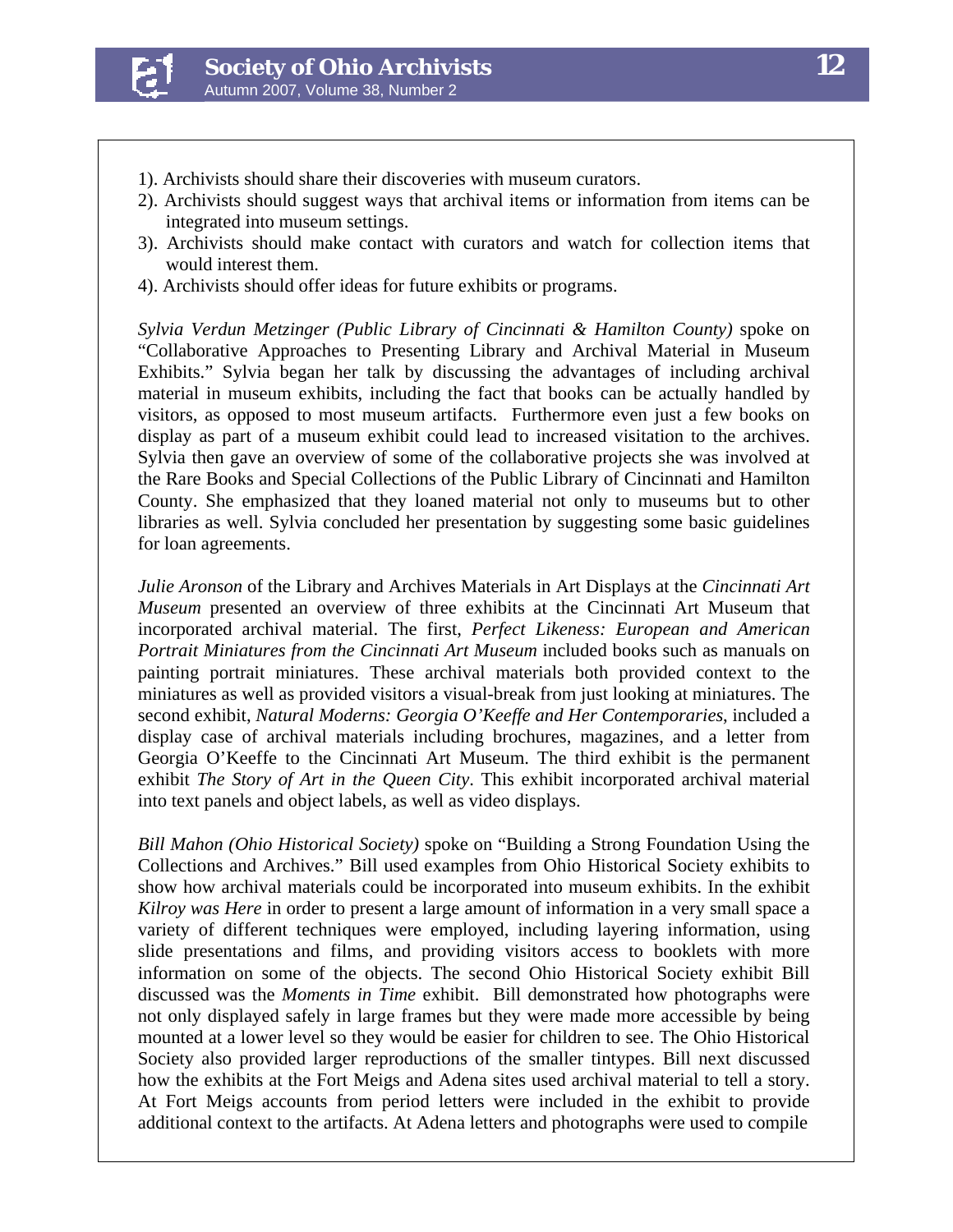

scrapbooks on the Worthington children which were made accessible to visitors. The final example Bill used was the exhibit *Ohio's Garden Path: the Flowering of Our Landscape* which displayed some of the gardening books that provided some of the images used in the exhibit.

#### **Thursday, May 3 1:30-3:00 Session 4: Wining and Dining: How to Win Friends and Influence People: Successful Management of Electronic Records**

*Rai Goerler* (The Ohio State University) spoke on the long term impacts of being involved in projects such as the Data Warehousing Project. He sees it as a springboard into Electronic Records management issues such as developing expertise and valuable partnerships such as with IT staff. This project has also lead them to work on general ER issues such as what is a re cord – what are the retention considerations – especially in a system such as PeopleSoft which is not a records keeping system, and does not manage records within a lifecycle as traditional records are.

*Joanne Kaczmarek* (University of Illinois at Urbana-Champaign) focused on one of their current electronic records projects. Several interested members were able to form a working group – this had lead to partnership building. The project offered the opportunity to focus on content creators and build archival support. As part of their project they realized they would need hard data. They conducted a survey; the results were helpful in gaining insight into document and image management on campus.

records. It also provided the opportunity to recast roles and gain archival involvement *Nancy Kunde's* (University of Wisconsin – Madison) presentation focused on the recent approval of the first [E?] records management policy for University of Wisconsin. The process has taken about 2 years. She encouraged others to pursue getting policies approved and provided a few tips including: policy should be brief and high level, institutions should form a representative team (6-7 people) to focus. The policy was an official expression of principles – with this policy the electronic records are considered earlier on in the process – it includes archivists at the table early on.

*David McCartney's* (University of Iowa, Iowa City) presentation focused on preserving websites. They began a project in the 90s to try to capture these fleeting records. They now capture websites on a rolling basis in January and July. They are in the process of evaluating various systems including Internet Archive and plan to produce a report this summer**.** 

*Becky Schulte* (University of Kansas) recounted in the past, the library has not been involved with digital projects. However, this year a major project began as a result of grant funding that would involve many archival records. The library was only informed when a paid consultant came to library in search of resources about the campus. While few of the resources are already digitized or available electronically, the staff was able to take advantage of the opportunity to work with the project and get more involved build relationships so that in the future the library will be more involved in the planning stages of projects involving records.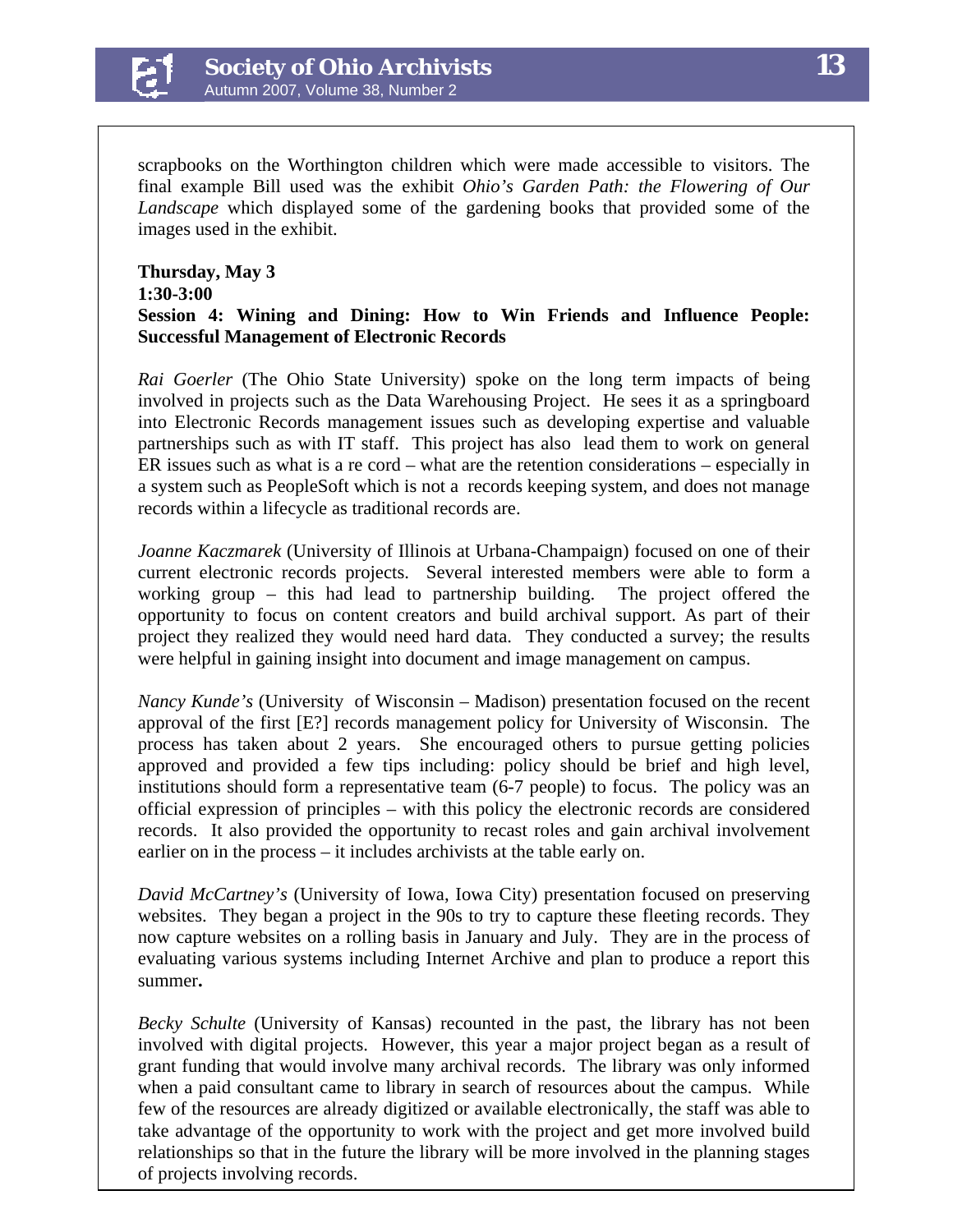

*Brian Williams* (University of Michigan, Ann Arbor) discussed two electronic records projects – Deep Blue and mblog. Deep Blue is an Institutional Repository. They have used D-Space to create this repository, which provides 3 different levels of preservation support, depending on the file formats used. More info is available at: <http://deepblue.lib.umich.edu/> The library has also been involved in the creation and management of blogs – created a service called mblog, more info available at: <http://www.lib.umich.edu/help/mblog>. The library has been involved at the very "frontend", so that when blogs are created, archiving is an option provided to the creators.

Commentator *Phil Bantin* (Indiana University – Bloomington) appreciated the speaker's updates on various ER projects and commented on the timeliness of the presentations. Archivists have been discussing theory for a long time, and stated that now is the time for case studies such as the ones discussed in the session**.** He saw several signs in regards to ER field. Some optimistic ones were: Rec management and ER programs are increasing, compliance is improving and standards are evolving. Some pessimistic signs including that archivists still don't have enough resources, email management is appalling and most of the activities regarding ER are reactive and not proactive yet.

#### **Friday, May 4 8:15-9:45 Session 1: Coffeehouse Chatter: Delivering Oral History Online**

*Kathleen Medicus (Kent State University)* discussed the Kent State May 4 Oral History Project, a collection of interviews with students who were eyewitnesses to the 1970 shootings. She showed how the project came about, what was included and how it is being used today. Issues that came up along the way, including copyright and tape quality were discussed. She also reported that the interviews are being digitized by OhioLINK's Digital Media Center.

*Sarah Duncan (Ball State University)* presented on delivery oral histories online. She discussed various issues that should be kept in mind when starting a project, from transcription to what to include in your online project. She encouraged participants considering oral history projects to think about how they fit into your mission statement and ensure that staff are available for web design and cataloging before undertaking a project.

*Doug Boyd (University of Alabama) and Caroline Daniels (University of Louisville)*  presented on using CONTENTdm software for oral histories. Daniels discussed the University of Kentucky's project to deliver oral histories online using CONTENTdm. They focused on the challenges and opportunities offered by CONTENTdm software. She encouraged those in the audience to not overdo the scope of their first project and not to expect a lot of bells and whistles. Boyd talked about how Kentucky Historical Society used CONTENTdm but customized its project to take advantage of a database system already in place.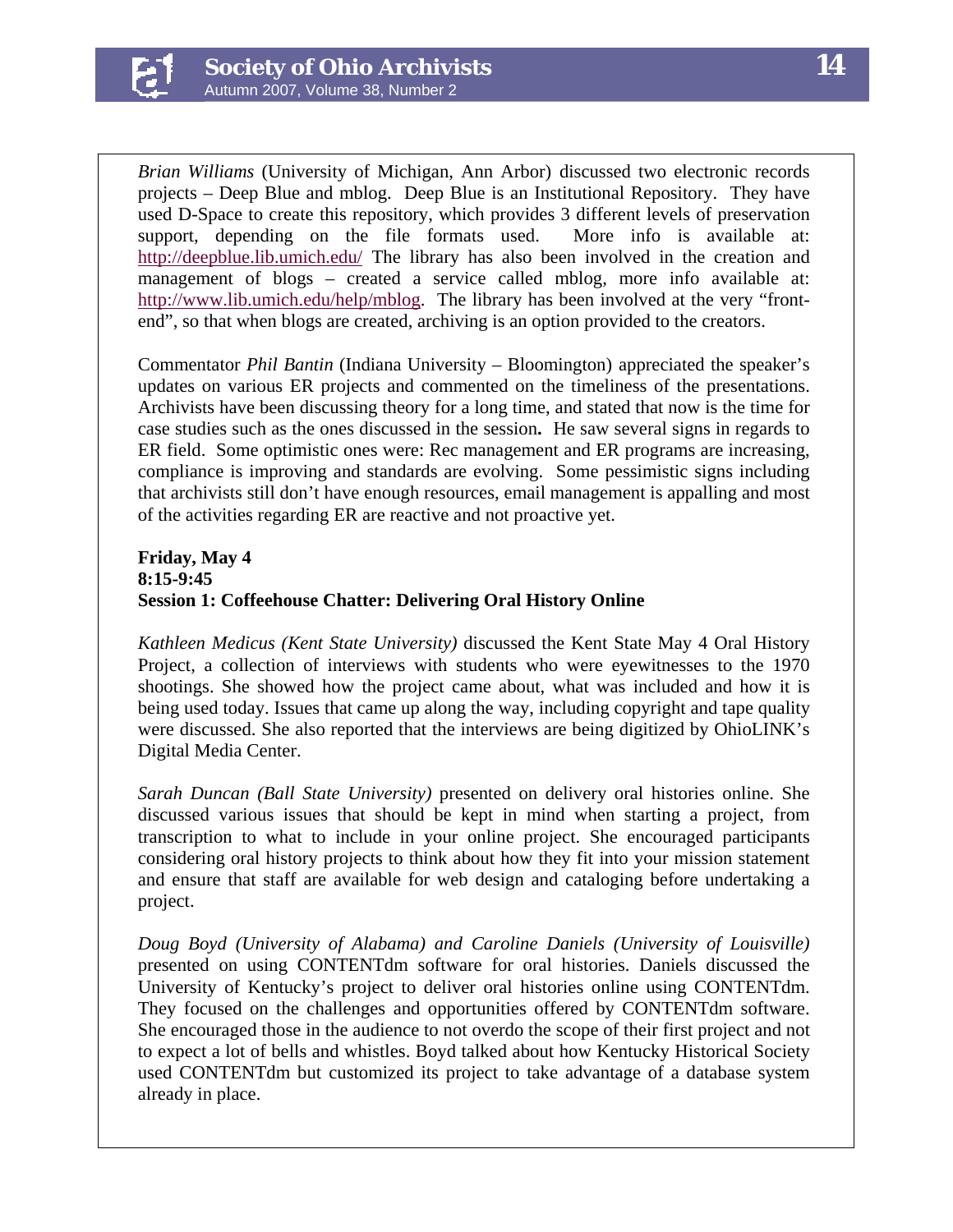

#### **Friday, May 4 8:15-9:45 Session 2: Finger Food: Two Approaches to Digital Preservation**

Moderator *Judith Cobb (Judith Cobb, OCLC Online Computer Library Center, Inc)* opened the session.

*Daniel W. Noonan (The Ohio State University)* discussed the capture and maintenance of electronic records and the digital preservation actions taken to ensure the reliability and trustworthiness of those records over time. He spoke about the challenges of storing and preserving technology-dependent records. Noonan also discussed some of OSU's upcoming programs.

*Rachel Howard and Delinda Buie (University of Louisville)* presented on the MetaArchive of Southern Digital History. This collaborative project, funded by the Library of Congress, is a model for secure, distributed digital preservation for each of the five participating institutions' intellectual products related to the American South. They provided an update on the results of the first two years of this three-year partnership. They also focused on the use of LOCKSS principles for preservation.

#### **Friday, May 4 8:15-9:45 Session 3: Pizza and Root Beer: Students Documenting Their Culture and Community**

From program description:

Students are most interested in archives when they can connect historical materials to their own experiences. By studying and documenting local history, they gain an appreciation and life-long interest in the past. Students also pass on this interest to friends and family. This session features the experiences of a county archives working with K– 12, home-schooled, and university students on local history projects; a university archives partnering with a cross-discipline campus initiative, Ethnography of the University; and a student project to write a photographic history of student life at one Midwestern university.

| Moderator:  | Kimberly Butler, North Central College, Naperville, Illinois                                                                                                                                                                                   |
|-------------|------------------------------------------------------------------------------------------------------------------------------------------------------------------------------------------------------------------------------------------------|
| Presenters: | Matt Borowicz, Southern Illinois University–Carbondale<br>Ellen Swain, University of Illinois at Urbana-Champaign<br>Anke Voss, Champaign County Historical Archives, Urbana, Illinois<br>Jim Whistle, Southern Illinois University–Carbondale |
|             |                                                                                                                                                                                                                                                |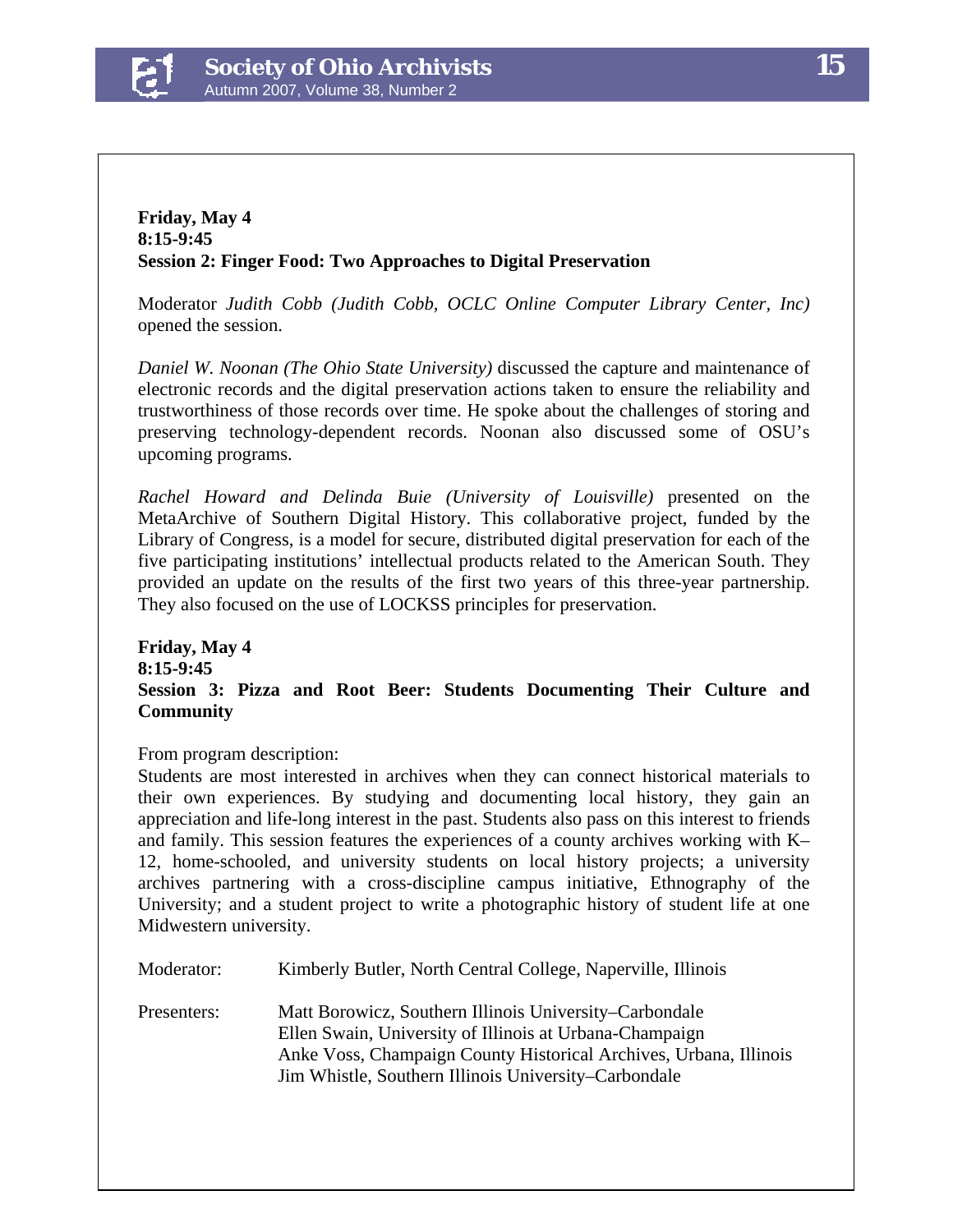

#### **Friday, May 4 8:15-9:45 Session 4: Table Manners: Practical Skills for Promoting the Archives**

*Beth Kattelman,* (The Ohio State University) presented on "Public Speaking." Beth, with her background in theater, had plenty of practical advice and tips to help the nervous public speaker. She started by saying that speakers should write out a mission statement—the main message they wished to convey—and make sure that they felt comfortable and competent to talk on the topic. While admitting that nobody gets over "butterflies" before a talk entirely, she emphasized the importance of practicing—in front of a mirror, in front of a friend, with a tape recorder or a video recorder, and with chaos, that is with distractions and things going wrong. All this practice can help the prospective speaker recognize irritating mannerisms or speech patterns and learn how to deal with them. She also demonstrated some voice exercises to loosen the vocal chords and help with projection. Beth warned speakers to stay within their allotted time and to plan for a question and answer period. She finished by saying that they should remember that their audience wants them to succeed too, and that even if they don't do so well, and the talk goes badly, life will go on.

*Alice Sneary (OCLC)* the spoke on Marketing. Alice gave advice on how to market your archives. She challenged people to find out who their audience is. Especially if your institution has a limited budget, she said, you should concentrate on getting your message to the people who care and who you are able to serve. You should make your archives visible and promote your value to the community. You should take a hard look at your facility through the eyes of those coming to do research there. Is the physical space appealing and comfortable? Is it welcoming? She recommended taking a field trip to other institutions—even retail stores—to see how others present themselves and attract people. She also suggested improving your brand image online. You should track how people use your website and ask for open ended feedback, for qualitative suggestions, and also to take statistics and have measurements for quantifiable results. Marketing the matching of people with products—Alice demonstrated, is as relevant for archival institutions as it is for other businesses.

#### **Friday May 4 10:15-11:45 Session 1: Say Cheese: A Fundamental Guide to Photo ID and Preservation**

*Michael McCormick,* Maryland State Archives, described the physical characteristics and chemical make up of all major photographic processes that are commonly found in archival collections from daguerreotypes to card photographs to Polaroids. To show attendees how to identify the processes he brought examples that were passed around the room. He also discussed common physical problems with each format and methods for stabilizing or reformatting them.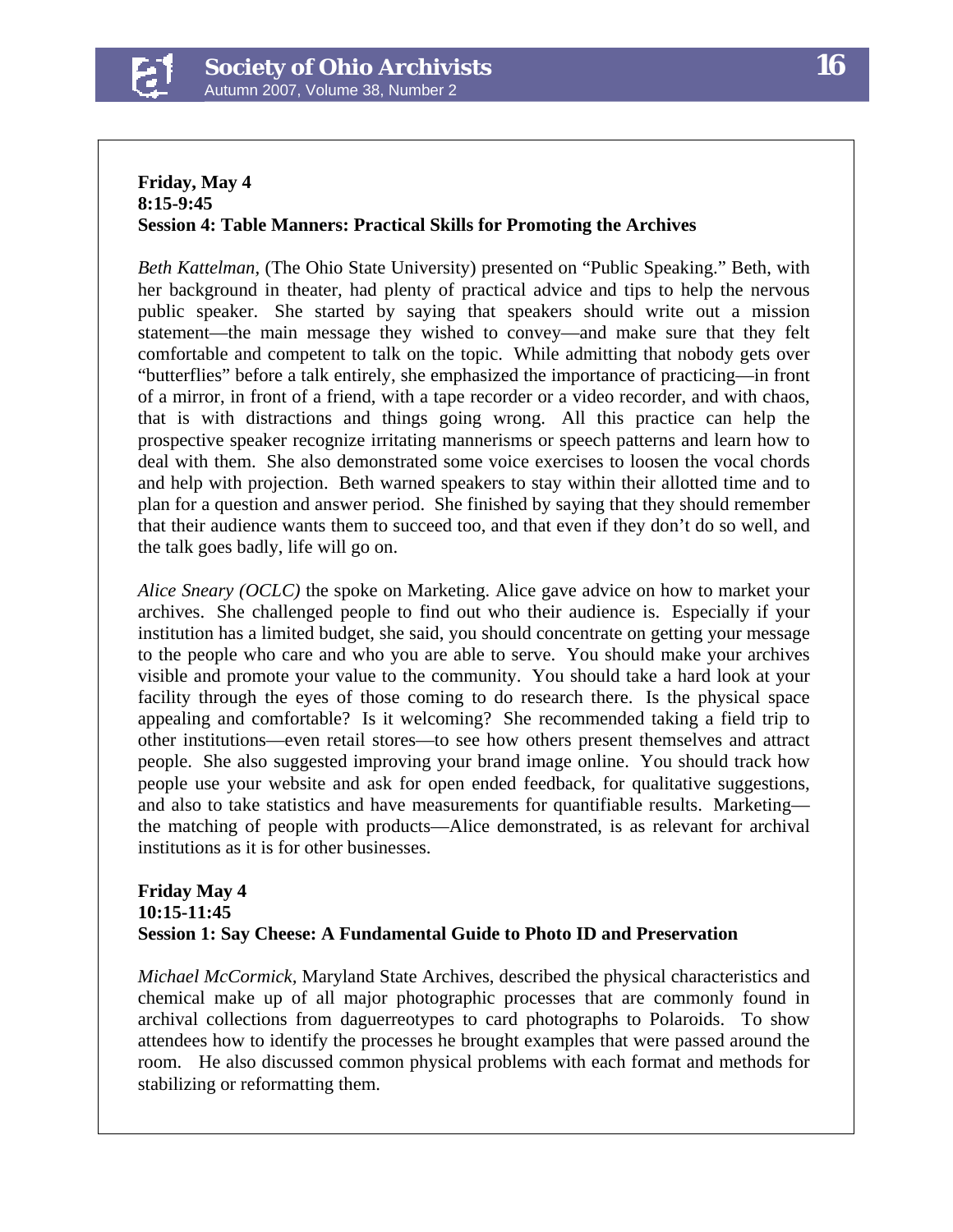

#### **Friday May 4 10:15-11:45 Session 2: Byte Sized Crunchy Bits: Dspace**

Note: Shelly Xiaoli Zhu, Youngstown State University did not speak.

*S. Victor Fleischer (Youngstown State University)* opened the session with a discussion on the background of DSpace and the implementation at Youngstown State. The Youngstown Project's goals were: 1) preserve materials for the upcoming centennial celebration, 2) manage university records 3) manage faculty publications. Fleischer later spoke at the project workflow, document selection, and use of DSpace for marketing.

*Jeffrey Trimble (Youngstown State University)* discussed the selection of DSpace as the university's institutional repository. Three systems were evaluated: 1) CONTENTdm, 2) Fedora and 3) DSpace. According to the YSU staff, DSpace was the easiest to submit information to and required the simplest installation. DSpace is an institutional repository that handles many file types, checks data integrity and indexes everything in a ll files (pdfs, jpegs, etc.). Trimble also discussed costs and hardware and software requirements.

*Thomas Bell (Youngstown State University)* discussed the centennial of the music school at YSU, explaining that the staff wanted to serve the public and promote the music school faculty. They looked into how all of the unaccessible tapes—data, reel-to-reel, etc.—could be shared with the public and put together a system to digitize the tapes. These files were then put into DSpace.

#### **Friday May 4 10:15-11:45 Session 3: Pea Soup: Privacy Concerns in Records**

*Alan F. January (Indiana State Archives)* spoke on "Managing and Accessing State Hospital Records: The Indiana Experience." Alan began by providing a brief history of state mental hospitals in Indiana. He then discussed transferring the hospital records to the State Archives. Alan said that before the State Archives agreed to take the records it insisted that hospital employees would physically pack the records and create an electronic database for the records. Furthermore the state would pay to microfilm the records.

Alan then outlined the basic steps the Indiana State Archives takes to protect the information. This includes staff training on HIPAA (Health Insurance Portability and Accountability Act of 1996); securely storing both the paper records and any databases that contain protected health information; and requiring consent forms to access patient information. Alan said that for patients still living, medical records could only be released with the written consent of the patient or legal guardian. If the patient had died, access to the records is granted to the legal representative of the estate; the spouse; and responsible members of the patient's family. All requestors though must complete the state archive's consent form and must provide proof of death and proof of relationship.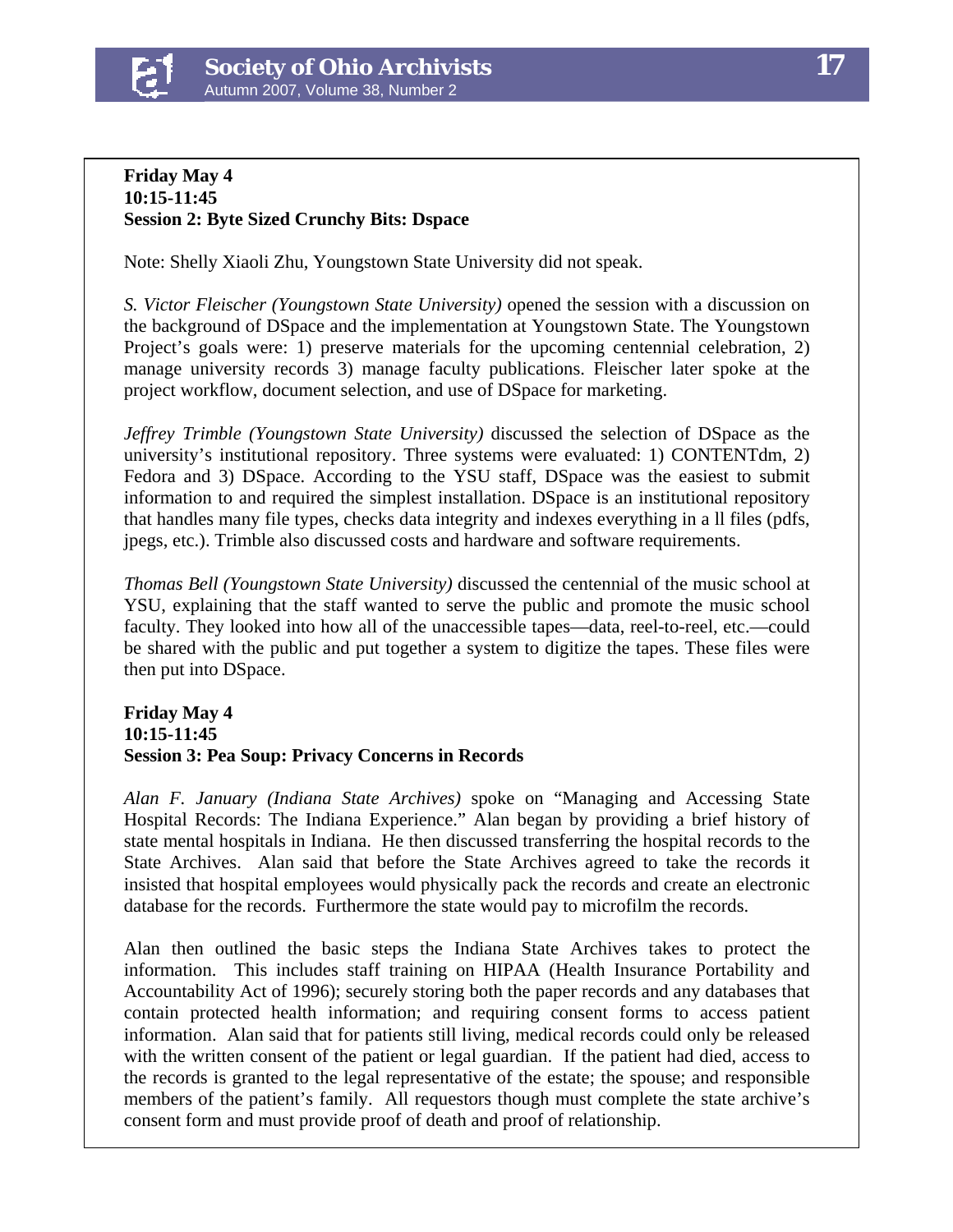

Alan concluded by discussing some of the effects HIPAA has had on the Indiana State Archives. This includes restricting the records permanently under HIPAA whereas in Indiana before HIPAA patient records could be opened 75 years after the patient's death.

*Erik A. Moore (University of Minnesota)* presented, "Hiding Information or Providing Access in Archives (HIPAA): Protected Health Information in University Archives." Erik began with an overview of HIPAA's Privacy Rule, including what information is considered private and what types of institutions are covered by HIPAA. He then described the University of Minnesota's situation in regards to HIPAA. While the University's Academic Health Center is covered by HIPAA, the University Archives isn't. However the Archives does follow the University's privacy policy which is more stringent than HIPAA. Erik next discussed possible approaches that archives could take with HIPAA material and the benefits and pitfalls of each approach. He concluded his talk offering advice to archives dealing with HIPAA protected records. Erik suggested that archivists should treat protected health information similar to how they treat copyrights. Archivists should not be afraid to question whether information labeled as protected should really be protected or not, just as some material marked as copyrighted might actually be in the public domain. He also said that since HIPAA is lacking in guidelines archivists should look for precedents set by the U.S. Department of Health  $\&$ Human Services.

#### **Friday May 4 10:15-11:45 Session 4: Bubble Gum and Jaw Breakers: Archives in Social Studies Curricula**

*James Sheehan (Miami University*) discussed using Ohio Academic Content Standards to hook teachers of all levels into using primary sources in their lessons. He stressed uniqueness of every archival collection and encouraged participants to use your best stuff to get teachers' attention and show them how they can benefit from using archives. Sheehan also read Chad Doll's paper, since Doll was unable to attend the conference.

*Frans H. Doppen (Ohio University)* discussed the importance of exposing students to local history and talked about how he developed his methodology course for social studies teachers. Doppen also mentioned using the standards to see what is required to be taught at various ages. He assigns his students to make five lesson plans using primary/archival resources and connect global event to local responses. He also showed some of the feedback he has received from students.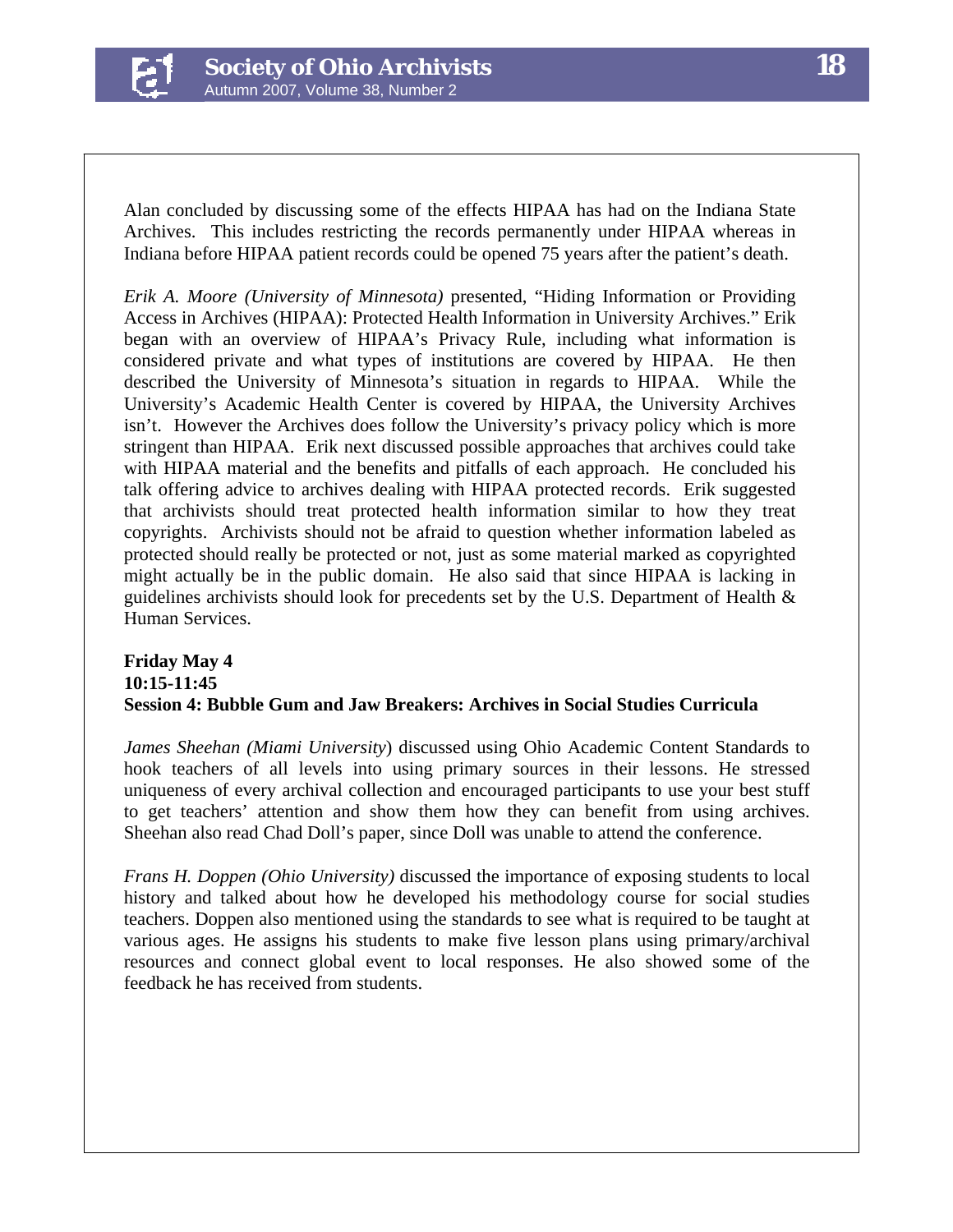

#### **Friday May 4 1:30-3:00 Session 1: Session Leftovers of History: Women's Collections in Archives**

*Christine Schmid (American Jewish Archives)* studied the question in practical and theoretical terms of whether or not it is effective to separate the study women's history from the larger study of history in her presentation titled, "Effectiveness of Specialized Archives for Women's Papers." She described first the significant shift that has taken place in the field of history as a whole in the late  $20<sup>th</sup>$  century. What topics are worthy of historical study was questioned and the study of social history, including women's history, legitimized. She looked at the collections of her own institution and found very few female oriented materials in the accession log – exactly one collection of a woman's papers and a divorce record for a woman. However, she is happy to report that the situation is changing and current collecting efforts include obtaining the papers of the first generation of female rabbis. Next she looked at the viability of physical repositories and virtual repositories serving specific groups, such as the Jewish Women's Archives. Her conclusion is that they are viable and necessary. She believes that there will continue to be a need for these repositories because men's and women's stories are different.

*Melinda McMartin (Ferris State University)* presented "The Other Mrs. Ferris, Real Women in the Archives." She began her remarks by describing her experience trying to exhibit the portrait of the second wife of her institution's founder. She was told that the second Mrs. Ferris 'upset people' and she should do an exhibit on the first Mrs. Ferris despite a lack of primary or secondary material documenting her activities. Though she has not yet succeeded in hanging the portrait, McMartin described her successful efforts to tell the second Mrs. Ferris' personal story and the story of many other women in the University's history. This is in spite of the fact that the smallest record group in the university archives is for the Dean of Women – it consists of five sheets of paper. She has extensively mined all of the records groups for glimpses into the experiences of women on campus and recommends keeping a record of where information can be found on female students, staff and faculty so you are always prepared to participate in campus events.

*Marian Matyn* spoke on "If You Come Bring a Teacup, Challenges Using Women's Manuscripts." The title for her remarks is quoted from a remarkable letter written by a woman who immigrated west to a female relative residing back east. She describes her challenge to find more information about these two women and how important the female perspective on historical events is to preserve, even if it is just one letter. She does not doubt that women's papers were marginalized in archives for many years because women's role in society as a whole was marginalized. There were a few institutions, such as Radcliff College and Smith College that collected women's papers earlier, but for many institutions 1970 was the turning point at which they began to consider collecting women's papers as more important. Matyn searched archival literature from 1938-2007 and found just six articles about women archivists and only three about women's papers. Fortunately, she did find articles about women and records for women's papers easier to find in databases such as American History and Life and World Cat. Additionally, she feels that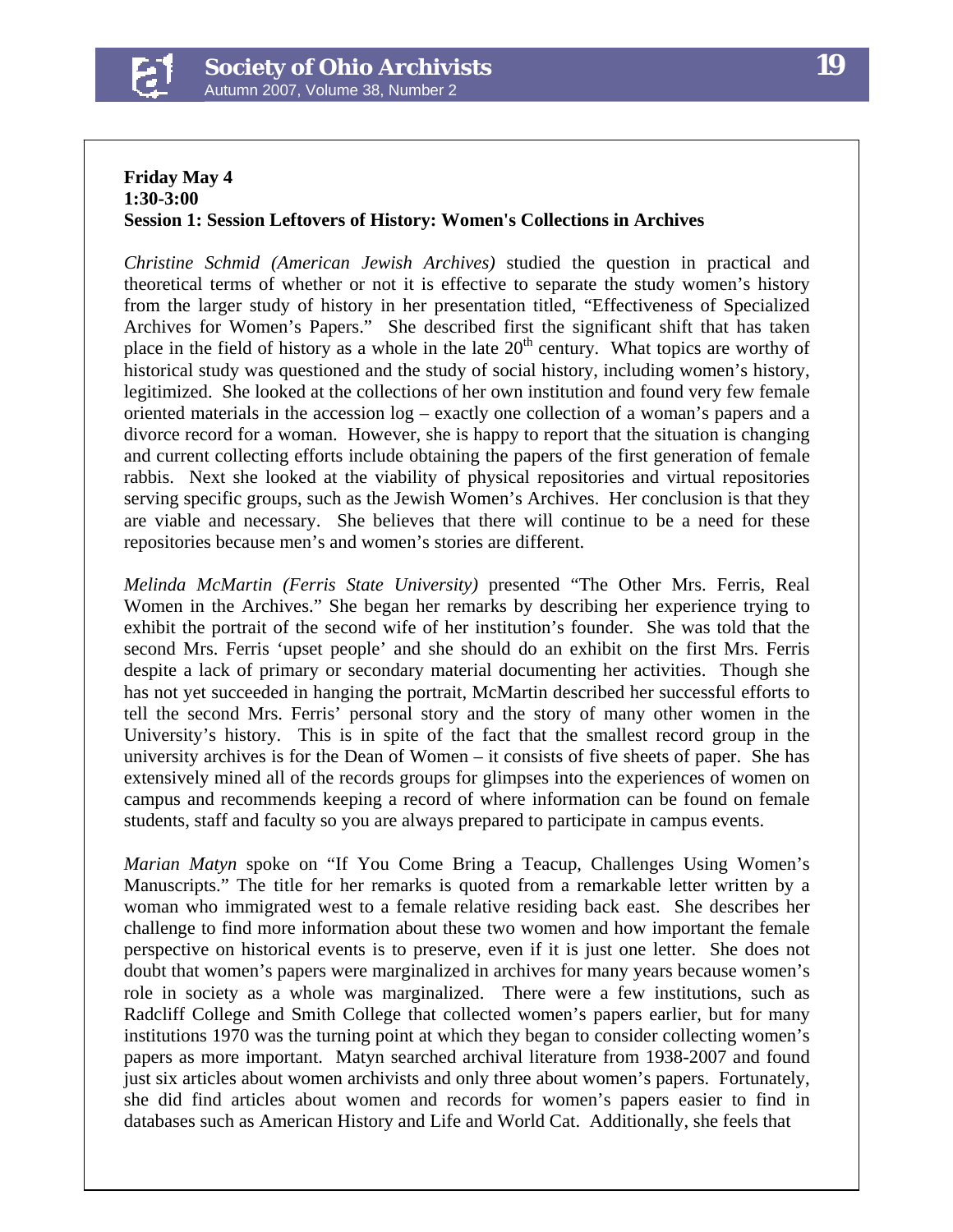

women's collections are valued at her institution now and described her success in identifying the creator of a glass plate negative collection as a woman who worked as a professional photographer

#### **Friday May 4 1:30-3:00 Session 2: Recipe for Success: E-mail Management Systems**

*Dan Jones (Honda of America Manufacturing)* presented "An E-mail Management Case Study." Dan described how a workable e-mail management system has been put in place at Honda of America Manufacturing. Their IS department wanted to save server space, their Legal department wanted to improve compliance, especially during litigation, and the Records Management department wanted to apply the retention schedules. They already had a good paper records management system in place and the users were familiar with the definitions of a business record and a records series. They therefore had already mastered the most difficult part of e-mail management—the classification and analysis of records. Honda started with a small pilot exercise, expanded to a much larger pilot exercise, and finally went company wide two years ago. Using Lotus Notes, they did all the work in-house, and provided a computer based training module to assist people. Folders are provided within Lotus Notes for people to transfer e-mail records with retentions of one year, two years, three years, or five years. There is also an on hold folder for records in litigation. When retention folders are eligible for destruction, the record holder is notified before they are deleted. Other e-mails, that are not Honda business records, are deleted after thirty days. Dan admitted that they do not yet have a way of dealing electronically with records of permanent value but, as these represent a very small proportion of the records they hold, they advise that they are printed and filed as paper. After a lively question and answer period, Dan finished by saying that their system is working for them. It might not be perfect, but it has the very real advantage of being easy to understand and people actually use it. The session provided useful knowledge for all of us regarding the challenging matter of e-mail management.

#### **Friday May 4 1:30-3:00 Session 3: Take-Out: Bringing Collections Into the Classroom**

*Jody Blankenship (Ohio Historical Society)* opened the session with a discussion on statewide outreach efforts in Ohio. He spoke about professional development such as the Ohio Social Studies Resource Center (OSSRC) and History Day. He also discussed connecting teachers across Ohio and how they can use local historical societies for research.

*Betsy Hedler (Ohio Historical Society)* explained how to determine what a primary source is and how primary sources can be used in the classroom. She also touched on local connections and how to engage students' imaginations.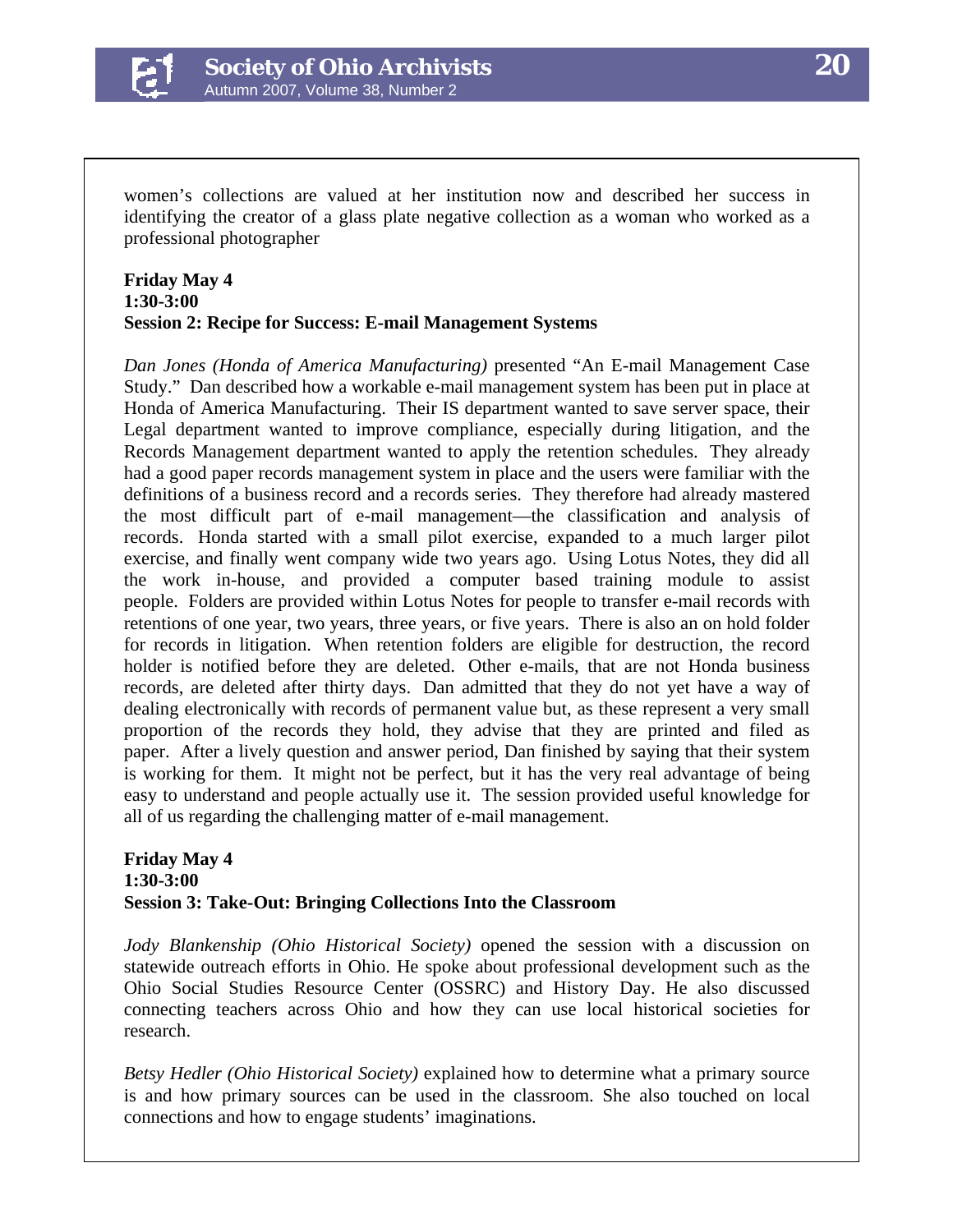

*Stacia Kuceyski (Ohio Historical Society*) presented on the Near East Side Community History Project, which involved working with students and teachers to create oral histories and place a historical marker in the community. She emphasized training students to conduct interviews and teaching them to do research.

*Tutti Jackson (Ohio Historical Society)* focused on the Congressional Academy grant awarded to the Ohio Historical Society. The project focuses on American history and civics. OHS supplies the expertise and documents, while student-teacher teams create projects.

#### **Friday May 4 1:30-3:00 Session 4: Tang: Mission Control and the Archival Enterprise**

*Dianne Brown (Proctor and Gamble)* introduced the P & G Archive and corporate mission. She gave an overview of  $P \& G$  brands and shared the archives' mission statement. Brown then surveyed the archival collections at  $P \& G$  and shared examples of outreach and marketing, including "Lunch & Learn" sessions using the Max Factor Collection to piggyback on the premiere of "The Aviator." Other ideas included creating a touring exhibit, giving tours of the heritage center and writing articles.

*Melissa Gottwald (Iowa State University)* spoke on the connection between regional heritage and land-grant institutions. She gave an overview of Iowa State's special collections and discussed how the community influences the way an archive functions and develops. She introduced the land-grant mission: practical and affordable education and public service. Her talk focused on how the archiv supports this mission.

*Craig Wright (Herbert Hoover)* Presidential Library moderated the session.

#### **Saturday May 5 8:30-10:00 Session 1: Go Fish: The Minnesota Reflections Online Image Database Project**

*Daardi Sizemore (Minnesota State University–Mankato)* described the inception of the Minnesota Digital Library in 2001. Minnesota Reflections, launched in 2005, provides online access to more than ten thousand images and documents shared by more than 60 cultural heritage organizations across the state. This LSTA-funded project was created by the Minnesota Digital Library Coalition (MDLC). The database can be browsed by contributor, institution or region. Much of the work was done by volunteers. She also discussed a study that was implemented to find out how they could make the database more accessible to educators. They created a Powerpoint plug-in, online lesson plans and other resources for teachers. They are also developing learning objects using Pachyderm, a multimedia authoring tool.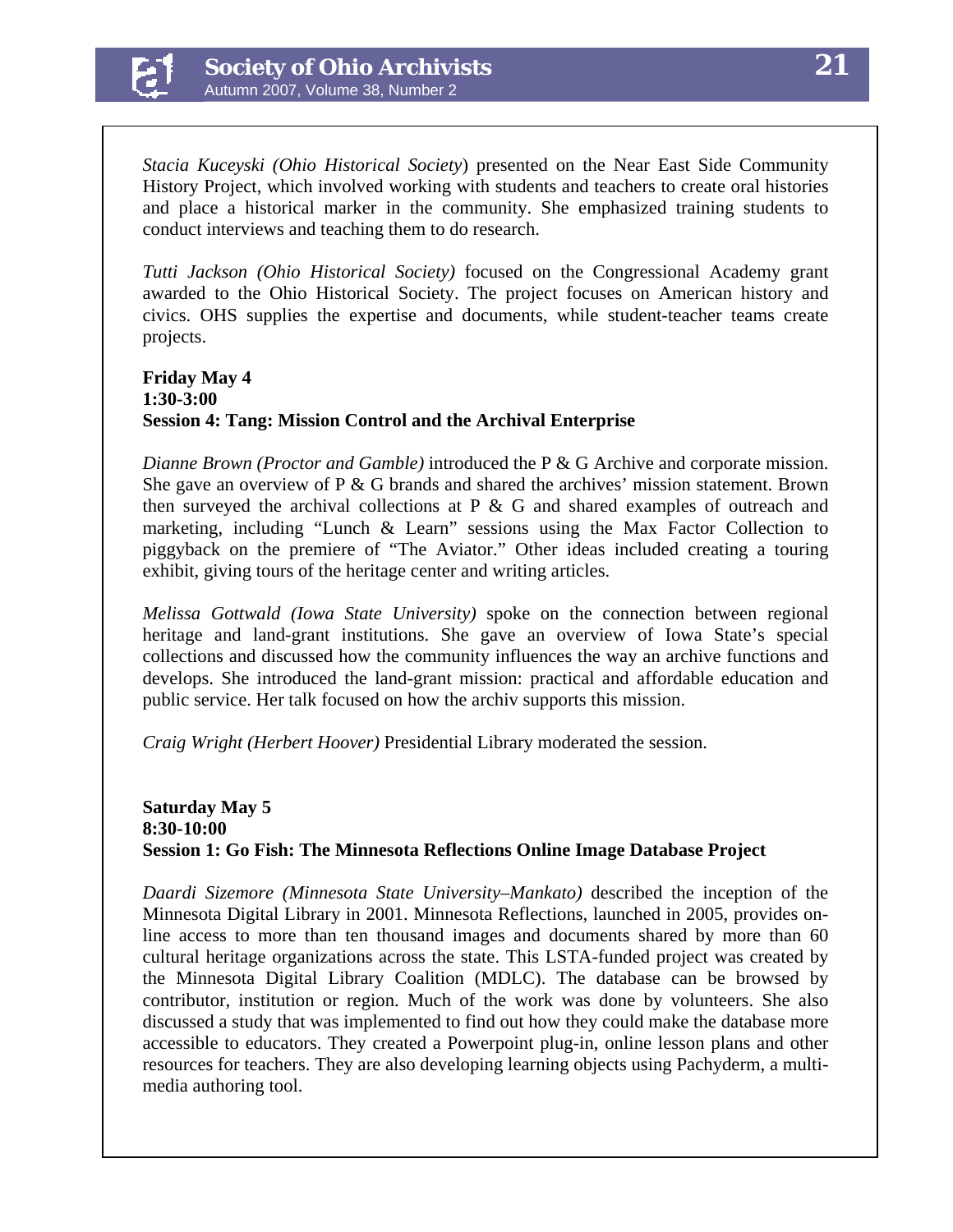

*Ben Leonard (Nicollet County Historical Society)* discussed the variety of partners that have been involved with the Minnesota project. He got involved with the project to increase usage of his institution's collections, increase society contacts and for the potential revenue reasons that come from image purchases. He spoke on image selection requirements, scanning standards and marketing the website.

#### **Saturday May 5 8:30-10:00 Session 2: Happy Hour: Programs to Increase Interest in Your Archives**

*Jacky Johnson (Miami University)* discussed the broad cross-campus and external collaborations in planning a national celebration of the life of composer Edgar Stillman Kelley. She also discussed their work with a records management database to organize this collection and place it on-line. Amy Bergseth (Miami University) went on to explain more about the Kelley collection, including details about the Kelley family, processing the collection and creating a database.

*Louise Jones (Ohio Historical Society*) discussed the efforts of the Ohio Historical Society to promote its Archives/Library through a family reunion program, genealogy workshops, and blogs. Regarding the family reunion program, Jones advised participants to be sure to have conversation areas outside the archives for family to talk, as well as other activities for family members who may not want to do research. She also advised against doing collection development in conjunction with a family reunion program.

#### **Saturday May 5 10:30-12:00 Session 1: Hey: This Menu is in French: Perceptions of Student Users**

Description from program:

For students first learning how to use archives and research collections, the experience can be compared to ordering dinner for the first time in a French restaurant. How do students learn to identify source materials appropriate to their research topics and to use our complex systems? Have Web tools altered their research methods, and what can we learn from their perceptions and experiences? Siefert will address these questions based on the experience of undergraduates who have won research grants. Hoogland will discuss strategies developed to help middle and high school History Day students, and Marks will speak about student needs from the reference side of the desk.

Moderator: Lisa Carter, University of Kentucky, Lexington

Presenters: Tim Hoogland, Minnesota Historical Society, St. Paul Alexis Braun Marks, University of Wisconsin–Madison Stephanie Siefert, Indiana University East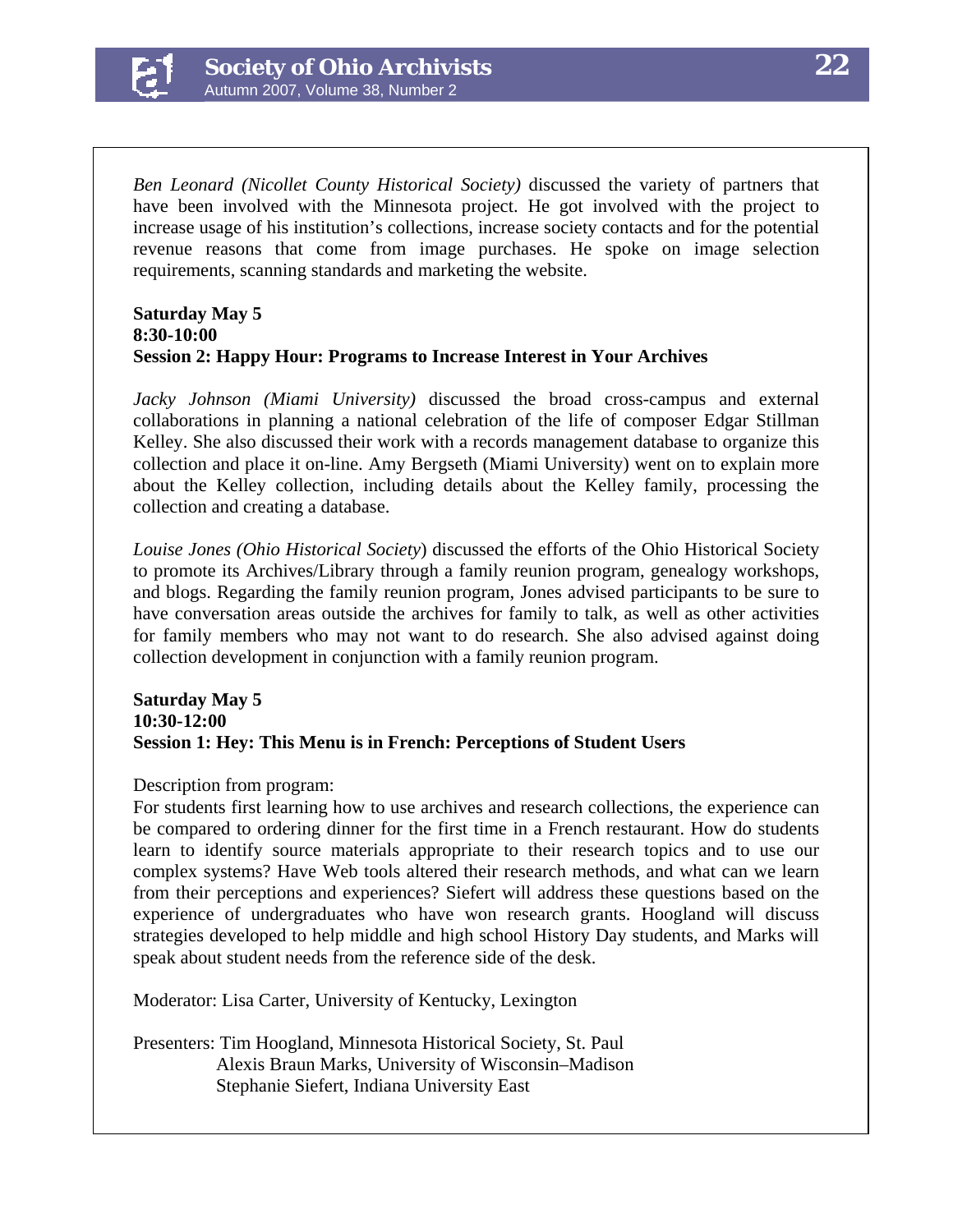

#### **Saturday May 5 10:30-12:00 Session 2: Sharing A Piece of the Pie: Access to Archives for Users with Disabilities**

*Barbara Floyd (University of Toledo).* With the newly added humanities-based Disabilities Studies program at the University of Toledo, the Ward M. Canaday Center developed the Regional Disability History Archive Project to support new research interests. These collections highlight the Disabilities Rights Movement and are important for the historical identity of the disabilities community. One of the obstacles in managing these types of collections is making them available and accessible to the interested communities. Their collections contain Braille documents, require special equipment, and they noted difficulty in making photographs available to the blind. It was also challenging to effectively communicate to potential donors of materials, especially those in the deaf community.

*Kim Brownlee (University of Toledo).* Brownlee outlined some of the collections that make up the Regional Disability History Archive Project including *Assistance Dogs*, *Bittersweet Farms*, *David's House*, *Josina Lott Day School*, *Easter Seals program*, and collections of personal papers.

*Chikako Mochizuki (University of Kansas).* Ms. Mochizuki is a blind doctoral student at the University of Kansas who frequently uses archives for her research. She stressed that archival materials should be equally available for all users. Mochizuki described her experiences in using different archives and noted that obtaining a read was most important given the limitations with technology at the present. The reader assists with reading potential materials and makes copies of relevant materials. In order to review relevant articles, Mochizuki must have someone read and record each article. The experience of access has gotten better in past years with the use of the assistive technology, JAWS, which reads browser content and helps with accessing online finding aids.

*Jennifer Harp (Mount St. Mary's University, Maryland)*. Harp spoke about the Americans with Disabilities Act (ADA) and how it applies to public and private entities. According to the ADA, a disability is "a physical or mental impairment that substantially limits one or more of major life activities." In the United States, 18.1% of people have some level of disability, with 11.5% of Americans having a severe disability. Archives have a social responsibility to provide equal access to their archives in a way that promotes independence among their users. Archives that are found in violation of the ADA may face fines from \$50,000 to \$100,000. She encouraged archives to develop an action plan that may include alterations to the website, physical building, reference interview, physical materials, and public programming.